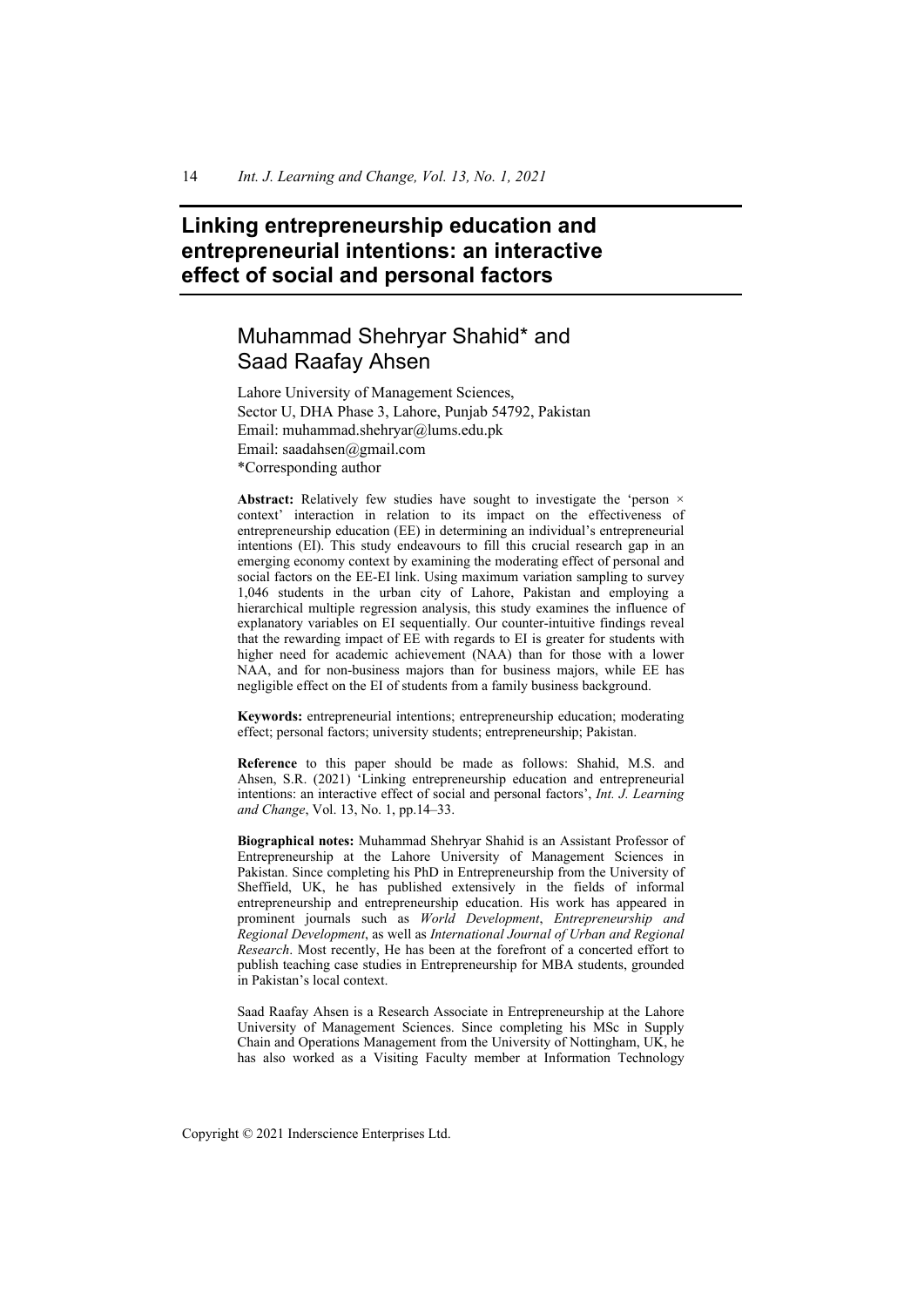University, Pakistan. He has co-authored numerous teaching case studies in Entrepreneurship, as well as academic papers in the field of entrepreneurship education. His sub-interests include entrepreneurial intentions, as well as humanitarian logistics.

#### **1 Introduction**

In recent times, there has been a growing realisation that entrepreneurs need to be nurtured as they can play a pivotal role in revitalising the economy of a country and allocating jobs; since entrepreneurship can lead to high growth rates and opportunity creation for society at large. Scholarship in this arena asserts that unique entrepreneurial expertise can be derived from entrepreneurship education (EE) and exposure to entrepreneurial activities (e.g., Fayolle et al., 2006; Lans et al., 2008; Zhang et al., 2014). In this study, EE is defined as enrolling in any of the entrepreneurship courses (e.g., entrepreneurship and social entrepreneurship) being offered at one's university (Wilson et al., 2007; Karimi et al., 2016). Prior scholarship has highlighted that EE enhances student awareness, highlights the entrepreneurial path as a viable career option, and improves students' entrepreneurship levels by increasing their knowledge, building their confidence, and enhancing their self-efficacy (Krueger and Brazeal, 1994; Fayolle and Gailly, 2015; Wilson et al., 2007). As such, it has a direct cognitive link with the concept of entrepreneurial intentions (EIs); here, defined as one's desire to own one's own business (Crant, 1996), or to start a new business (Krueger et al., 2000).

Still, there is a dearth of research on the entrepreneurship education-entrepreneurial intentions link, especially in the developing countries context. Moreover, apart from EE, certain personal and social factors have also been known to influence one's EIs in past scholarship, although, once again largely absent from the developing countries context. As such, this paper attempts to determine which factors (personal, social and educational) are a strong determinants of one's EIs; and whether personal and social factors moderate the relationship between EE and EI. In this regard, our study examines the entrepreneurial intensions of university students in an urban setting of a developing country, i.e., Pakistan.

The country has been deemed a suitable setting for this study for a variety of reasons. Firstly, there is an urgent need to foster entrepreneurship to uplift the Pakistan's economy, and this urgency is increasing over time particularly due to the country's escalating population size. Currently, Pakistan has a population of over 180 million, and a population growth rate of 2%, due to which its population is expected to double in the next 36 years. Additionally, the age-distribution of the population makes a compelling case for promoting entrepreneurship in the country. This is because currently, almost 50% of Pakistan's population is below the age of 20, and over 60% is below the age of 30, due to which the working-age population is swelling, but jobs are not being created fast enough. This situation is highly generalisable across other developing countries in South America, Africa, and East Asia as well. Secondly, although entrepreneurial thinking has recently taken root in the country at the policy level (Haque, 2011), the new business ownership rate in Pakistan is 3%, which is lower than the average rate for Asia Pacific and South Asia (5%), and the established business ownership rate in Pakistan is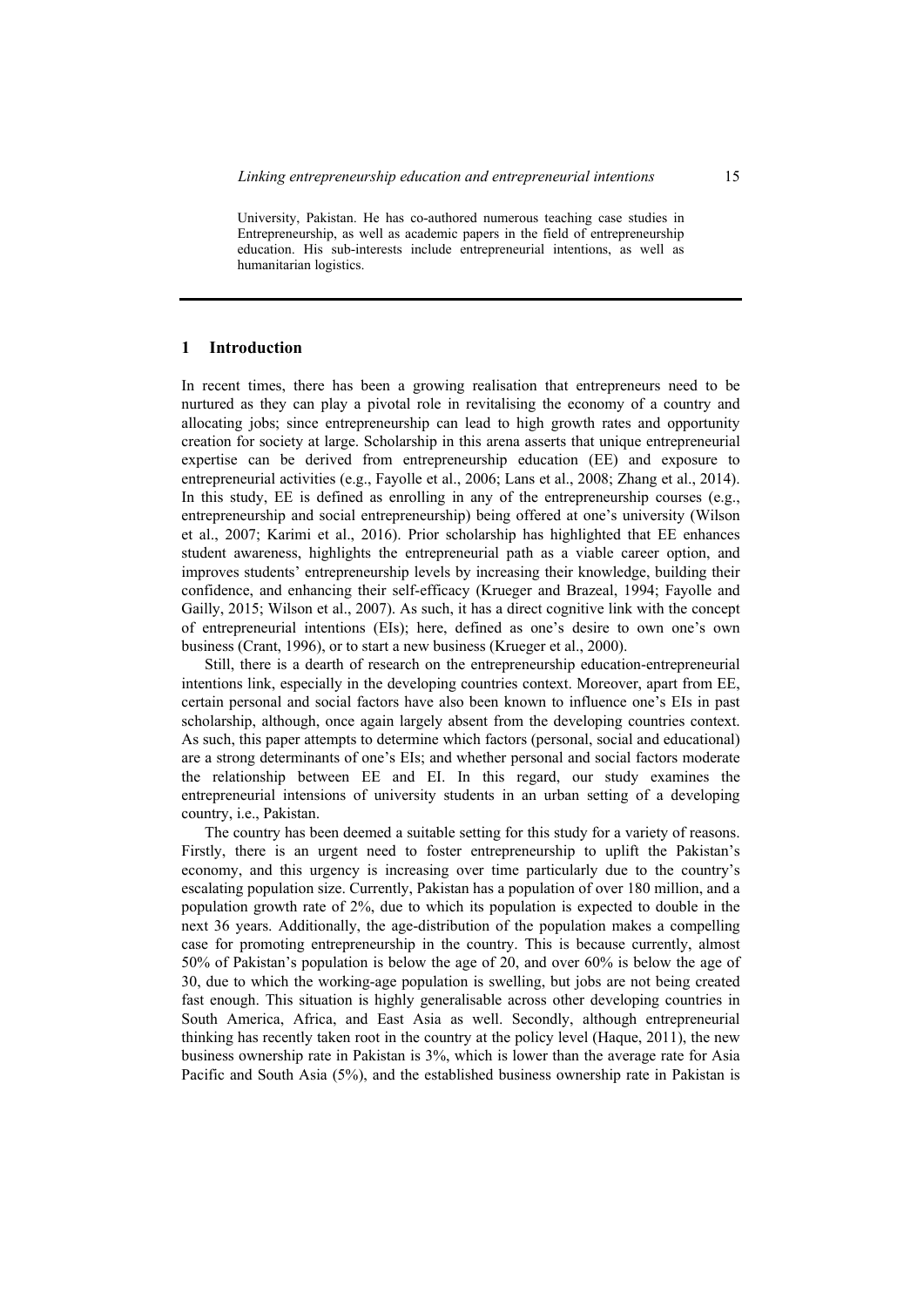4%, which was lower than the average rate for Asia Pacific and South Asia (10%) (Qureshi and Mian, 2012). This highlights a gap in policy makers' current understanding of start-up motivation and EI in the developing countries context. As such, we put forward that to promote entrepreneurship nationally, it is first essential to understand the process that underlies the emergence of EIs of the country's youth. Consequently, a need exists to meticulously explore the entrepreneurship education-EIs link in Pakistan.

It is important to note that up till now, not only does empirical research on the effectiveness of EE with regard to fostering entrepreneurship among university students remain highly deficient, but what little research has been done has yielded mixed results (Saeed et al., 2015). Firstly, therefore, this paper aims to contribute to the paucity of studies that investigate the impact of EE, as distinct from general education, on university students' EI, so as to provide a clear path forward for future scholarship in this area. Secondly, the deficiency of studies investigating the effectiveness of EE becomes even more glaring in the context of developing countries such as Pakistan. In fact, the literature on the determinants of EIs in Pakistan, in general, remains profoundly deficient in terms of empirical data; Saeed et al. (2014, p.300) claim that they "conducted a review of the literature published between 2000 and 2012 and found that, among the 85 most relevant papers, only a few address the developing part of the world, and none address Pakistan." This paper, therefore, aims to contribute to this paucity of studies in the context of Pakistan, the findings of which are deemed to be highly generalisable across other developing country contexts. Thirdly, the final contribution of this paper lies in the fact that by disentangling the ways in which certain personal and social factors interact with EE to influence EIs, it demonstrates how different university students respond differently to the same contextual stimuli, thereby providing a more fine-grained understanding of the EE-EI relationship. It thus builds on the growing sentiment within scholarship in this arena that a contextual understanding of the configuration behind EIs is critical in enhancing our understanding of the phenomenon (Fayolle and Liñán, 2014). Thus far, no known study has sought to investigate person  $\times$  context interactions in Pakistan using moderation effects, consequently, this is perhaps the most significant contribution of this study.

The paper is organised as follows. First, we examine prior scholarship on the EE-EIs link, and lay the theoretical foundation of our study. Next, we review the variables under consideration and derive our hypotheses. Next, we describe our methodology and present the results. Finally, we discuss our findings, state the implications of our study, and conclude our paper, after identifying directions for future research.

#### **2 EI: a conceptual model**

The origins of planned behaviour can be traced to social cognitive theory, which puts forth several building blocks guiding the formation of EIs (Prodan and Drnovsek, 2010). Historically, three theoretical frameworks have informed the study of EIs; Ajzen's (1991) theory of planned behaviour, Shapero's (1975) model of the entrepreneurial event, and the EIs model put forth by Bird (1988), along with Boyd and Vozikis (1994). Laying the early groundwork for the theoretical model proposed in our study, Ajzen (2006) argues that intention is based on two predictors, i.e., desirability (attitude toward the behaviour, subjective norm) and feasibility (perceived behavioural control). As such, Ajzen (2002)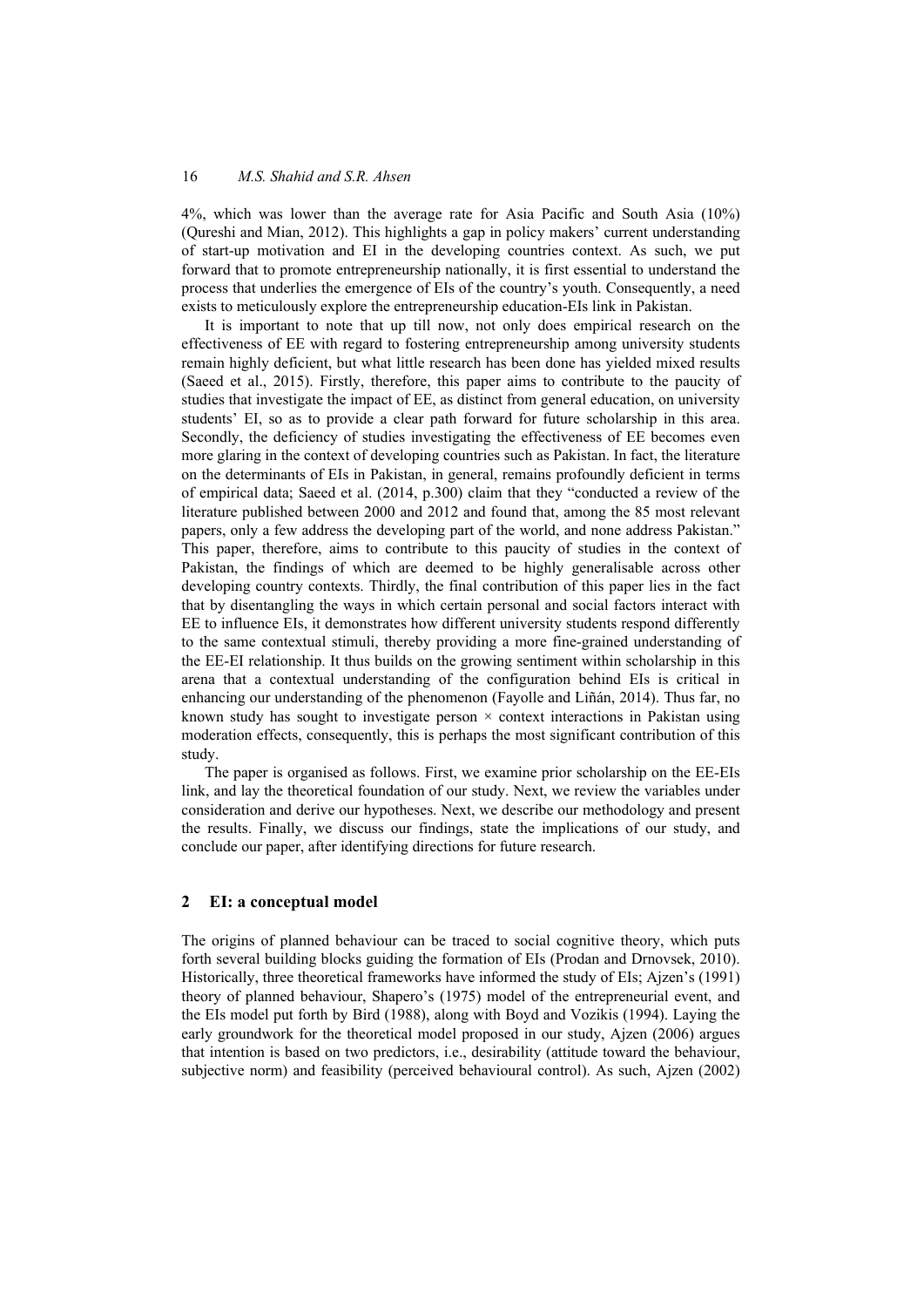states that the more favourable the desirability, and greater the feasibility, the stronger is a person's intention to perform the said behaviour, because a person has to cognitively process the intention for it to become a behaviour. Why people choose to become entrepreneurs, the EI model put forth by Krueger (1993) and Krueger et al. (2000) remains to be the most predominant one. Building on this early groundwork in the literature of planned behaviour, Krueger et al. (2000) argue that starting one's own business is an intentional act, and 'intentions are the single best predictor of any planned behaviour', acknowledging the 'entrepreneurial event' as a dynamic interaction between an individual and their environment (Shane and Venkataraman, 2000). Consequently, as a result of robust empirical research, EIs are widely recognised as the primary predictor of future entrepreneurial behaviour which is in agreement with the social cognitive perspective of entrepreneurship.

In bringing together existing studies on planned behaviour in psychology, and intentionality in entrepreneurship, our model of EIs (Figure 1), draws inspiration from the work of Shapero (1975), Ajzen (1991) and Krueger et al. (2000). We define EIs as one's desire to own one's own business (Crant, 1996), or to start a new business (Krueger et al., 2000), with planned behaviour here being the actual pursuit of a business venture. In other words, EI in this context can be said to be "the self-acknowledged conviction by a person to set up a new business venture, and to consciously plan to do so at some point in the future" (Thompson, 2009).

Over the years, numerous studies have attempted to pinpoint the factors which inform an individual's EI. While the effect of the entrepreneur's characteristics (personal factors) and their societal environment (social factors) on their EI has been robustly tested in prior scholarship, studies examining this relationship in emerging economies have only recently started to emerge (Anggadwita et al., 2017; Lacap et al., 2018). More pressing however, is a lack of scholarship examining the link between EE and EI in the developing countries context. EE, here defined as enrolling in any of the entrepreneurship courses (e.g., entrepreneurship and social entrepreneurship) being offered at one's university (Wilson et al., 2007; Karimi et al., 2016), has been at the forefront of the call for a more in-depth examination of the factors influencing an individual's EI (Liñán and Fayolle, 2015). This is a result of emerging empirical research which has revealed significant differences in the intention levels of students who partake in EE and those who do not (Zhao et al., 2005). The role of EE has been highlighted as a key factor in enhancing entrepreneurial attitude in individuals (Potter, 2008), with EE demonstrating a stronger effect on entrepreneurial self-efficacy for women than for men (Wilson et al., 2007), and elective entrepreneurship education programs (EEPs) displaying a more significant positive relationship with EI than compulsory EEPs (Karimi et al., 2016). Still, for these findings to be generalisable across a variety of contexts, there is a need for robust empirical examination. While sporadic attention has been given to the study of EE over the years (Dana, 1987, 1993, 2001; Fayolle and Gailly, 2015; Fellnhofer, 2017), there is a general dearth of empirical scholarship examining the EE-EIs link, especially in the developing countries context.

Therefore, given the discussion above, this paper proposes two key research questions:

1 How important is EE in influencing students' EIs within the context of certain personal and social factors?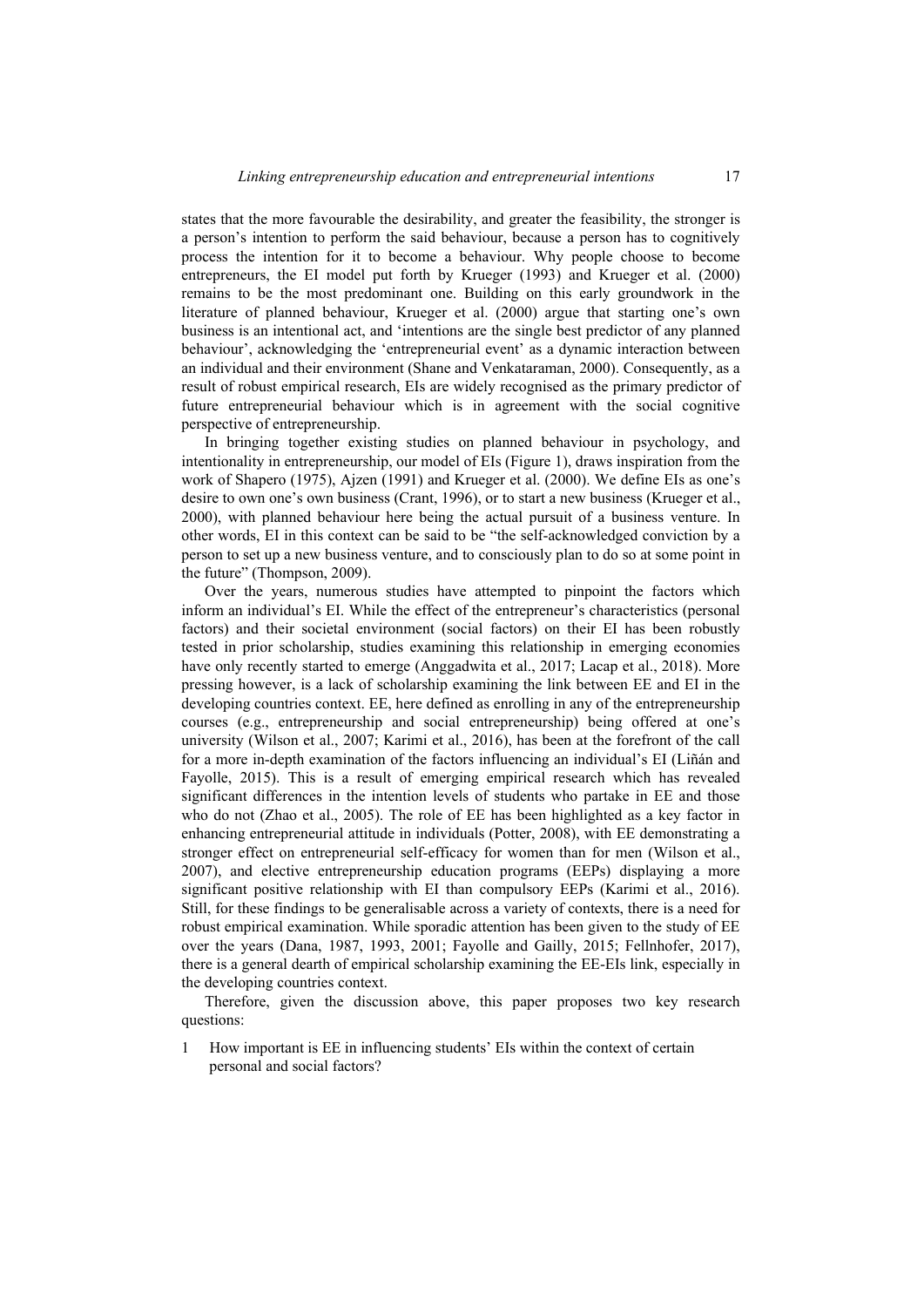2 Is the rewarding impact of EE with regard to EIs higher for students who have a higher need for academic achievement (NAA) than for those who have a lower NAA; for females than for males; for students with non-business majors than for those with business majors; and for students from with a non-entrepreneurial family background than for those with an entrepreneurial family background?

## **3 Hypotheses development**

Drawing upon the literature pertaining to entrepreneurship in general and EIs in particular, distinct sets of educational, personal and social variables have been largely found to influence the EIs of students. Each of these variables is subsequently reviewed and hypothesised for the purpose of this study.

## *3.1 Educational variables*

## *3.1.1 Entrepreneurship education*

The potential impact of EE on students' EIs primarily includes two aspects. Firstly, EE leads to a change in students' attitudes and perceptions (Liñán, 2008). For instance, Wilson et al. (2007) argue that EE can play an important role in developing students' entrepreneurial self-efficacy, which is a well-known determinant of EIs (Fitzsimmons and Douglas, 2011; Krueger et al., 2000). Secondly, EE develops students' human capital (Davidsson and Honig, 2003). For example, Martin et al. (2013) find a statistically significant relationship between EE and entrepreneurship-related knowledge and skills, which in turn trigger EIs (Cho, 1998; Martin et al., 2013). In Pakistan too, scholars have concluded that EE boost students' EIs (Hussain and Hashim, 2015; Saeed et al., 2014, 2015). Thus, we offer the following hypothesis:

Hypothesis 1 EE is positively associated with students' EIs.

## *3.1.2 Pedagogical methods*

Numerous studies in the field of EE have attempted to identify specific pedagogical methods that enhance and foster students' entrepreneurial spirit and expertise. These include, among others, case studies, project-based learning, creativity enhancing assignments, guest speakers and field trips (Gatchalian, 2010; Solomon et al., 2002). Moreover, Sherman et al. (2008) concluded that an experiential pedagogical approach to entrepreneurship is positively related to students' interest in new venture start-ups. Accordingly, we propose:

Hypothesis 2 Use of experiential pedagogical methods is positively associated with students' EIs.

## *3.1.3 Faculty profile*

The faculty teaching entrepreneurship related courses may spur students' EIs by enhancing their self-efficacy (Krueger and Brazeal, 1994). This is explained by the fact that entrepreneurship faculty provides students with the information transmission, social persuasion, and positive encouragement and feedback to engage in entrepreneurship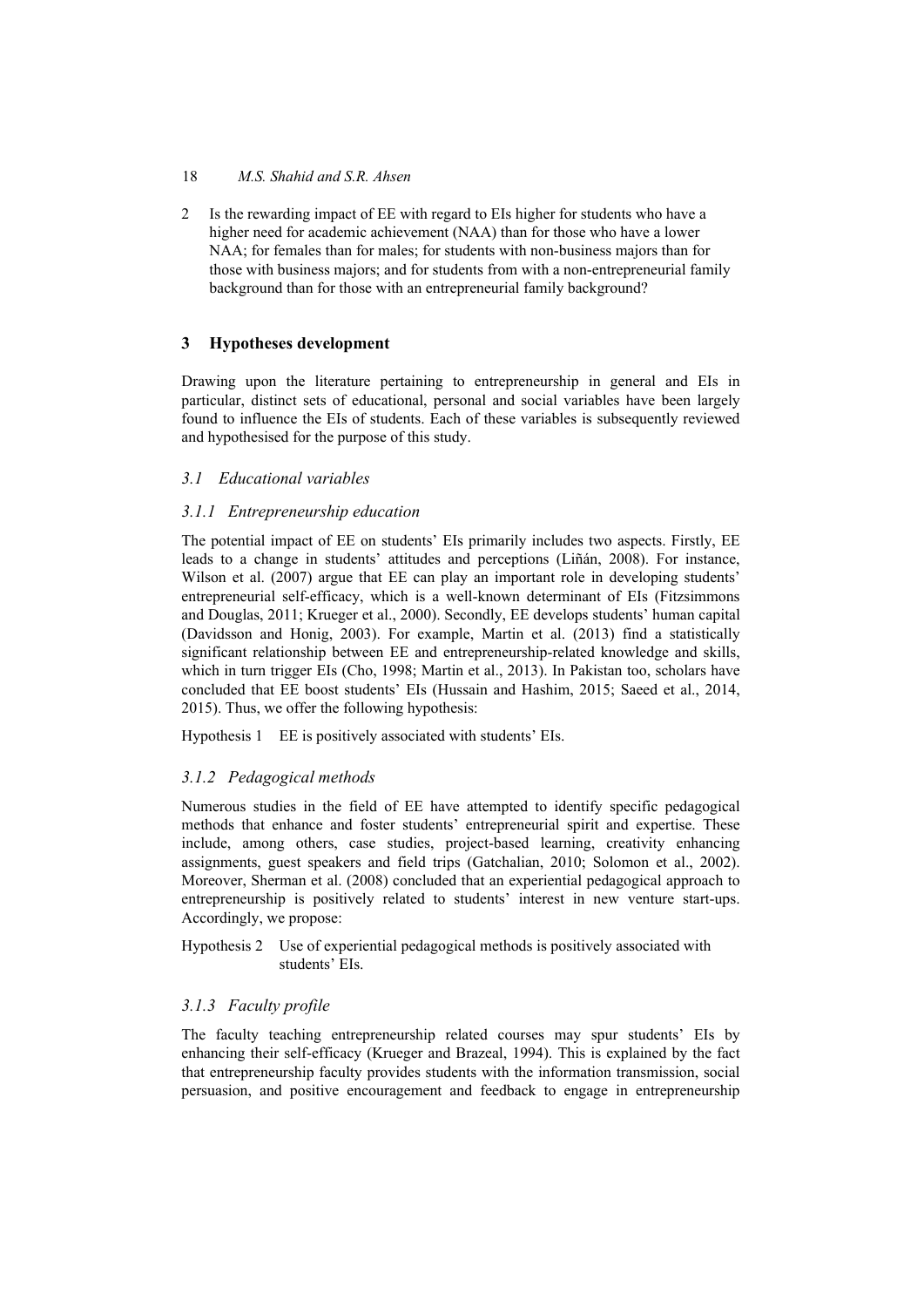(Karimi et al., 2014). The quality of entrepreneurship faculty is essentially measured by their professional experience and actual ownership of business, as opposed to just having a PhD (Gatchalian, 2010). Owning a business and having a strong professional background is, in fact, an epitome of the instructor's entrepreneurialism and practical experience, which is likely to have a direct positive effect on students' self-efficacy, and hence their EIs. No known study, however, has thus far attempted to examine the effect of the profile of the entrepreneurship instructor on students' EIs. Therefore, we hypothesise:

Hypothesis 3 An entrepreneurship course being taught by a faculty member who has a strong professional experience and/or owns a personal business himself/herself will have a positive association with students' EIs.

### *3.2 Personal factors*

#### *3.2.1 Need for academic achievement*

High need for achievement has emerged as an important personality characteristic of entrepreneurs (Indarti et al., 2010). In Pakistan too, Hussain et al. (2014) and Saeed et al. (2014) found a significant positive relationship between need for achievement and EIs of students. Therefore, since need for achievement has emerged as a well-known trigger of EIs, it is reasonable to expect that for students, their NAA will also have a significant positive impact on EIs. NAA is here defined as the motivation to perform well academically. Furthermore, Tang and Tang (2007) suggested that students having a higher achievement motivation tend to exhibit a higher level of risk-taking propensity than students having a lower achievement motivation. Since EE is also found to have a positive impact on students' risk-taking propensity by improving their entrepreneurial self-efficacy (Hassan and Wafa, 2012), we anticipate that students having a lower achievement motivation will benefit more from EE as opposed to the students who already have relatively higher risk-taking tendencies. Thus, we hypothesise:

Hypothesis 4a NAA is positively associated with students' EIs.

Hypothesis 4b The positive relationship between EEs and entrepreneurial education will be stronger for students who have a lower NAA than for those who have a higher NAA.

### *3.2.2 Gender*

Women have a less positive attitude toward entrepreneurship, and tend to have lower entrepreneurship aspirations than their male counterparts (e.g., Indarti et al., 2010; Schwarz et al., 2009). In Pakistan, too, it is often contended that women have lower EIs than men (Aslam et al., 2012; Azhar et al., 2011). Not only do women tend to exhibit a perceived lack of necessary skills (Bandura, 1992), but the perceived knowledge gap for entrepreneurship is also wider for women than for men (BarNir et al., 2011). Therefore, EE may act as an equaliser (Wilson et al., 2007) for women, helping them strengthen their skills and increase their EIs. Resultantly, we expect that the effect of EE on EIs may be more rewarding for women than for men (Bae et al., 2014). Thus, we infer the following hypotheses: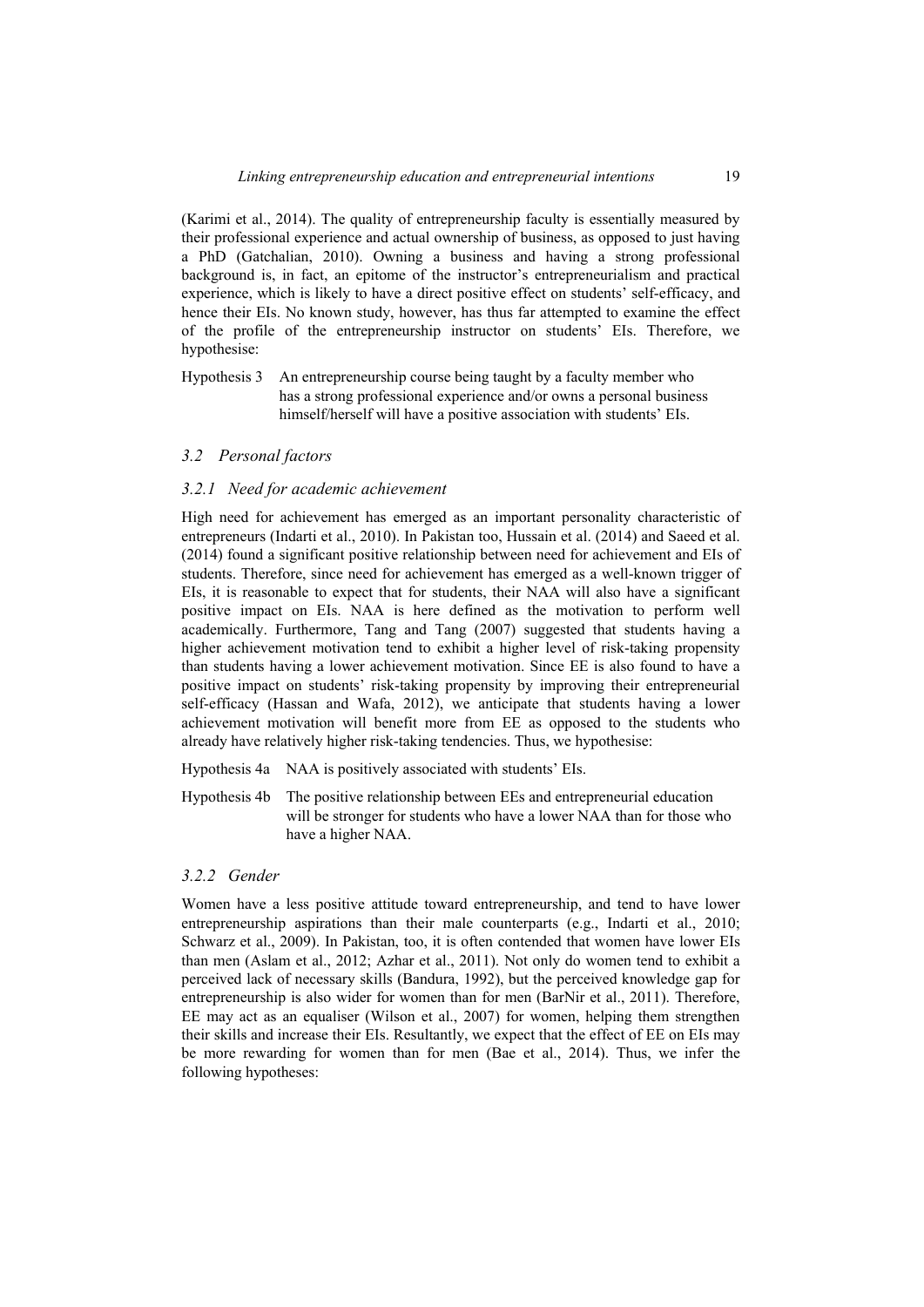Hypothesis 5a Male students have higher EIs than females do.

Hypothesis 5b The positive relationship between EE and EIs will be stronger for female students than for male students.

## *3.2.3 Subject major*

Students' subject major is another factor potentially affecting the relationship between EE and EIs. Specifically, it is revealed that graduates who opt for entrepreneurship, management, or business as a subject major have stronger EIs than other graduates (Harris and Gibson, 2008; Shinnar et al., 2009). This can be explained by the fact that the possession of business and management skills improves their perceived feasibility to undertake a business venture on their own (Harris and Gibson, 2008). However, since EE also attempts to instil basic entrepreneurial skills and characteristics in students, nonbusiness students, who otherwise lack the fundamental business management skills, are likely to benefit more from enrolling in an entrepreneurship course than business students, who may have already attained such skills in other management and business related courses. One may also assume that non-business students are likely to experience a more pronounced change in their given mindset through entrepreneurial education due to an increased exposure to activities such as guest speaker sessions, which are otherwise not very common in their curriculum. Since exposure to such activities has a direct positive effect on individuals' EI (Sherman et al., 2008), we hypothesise:

| Hypothesis 6a Students with business majors have higher EIs than those with |
|-----------------------------------------------------------------------------|
| non-business majors.                                                        |

Hypothesis 6b The positive relationship between EE and EI will be stronger for students with non-business majors than for those with business majors.

## *3.3 Social environment*

## *3.3.1 Social norms*

TPB (Ajzen, 1991) identified three cognitive antecedents to behavioural intent: attitudes toward the behaviour, perceived behavioural control, and social norms. According to the TPB, social norms refer to the perception that reference people may or may not approve of the decision to become an entrepreneur. Some scholars did find the social norms antecedent as significantly related to EIs (e.g., Engle et al., 2011; Tkachev and Kolvereid, 1999). However, the bulk of scholarship has asserted that the social norms antecedent is uncorrelated to EIs (e.g., Krueger et al., 2000; Liñán and Chen, 2009; Li, 2007), that is, students' perceptions that family and friends approve or disapprove of their decision to become an entrepreneur have no influence on their intentions to pursue a career in entrepreneurship. Hence, we offer the following hypothesis:

Hypothesis 7 Social norms do not have any significant impact on students' EIs.

## *3.3.2 Family business background*

Individuals from families that own businesses are likely to use that exposure as a socialisation source, which positively contributes to their intentions to become an entrepreneur (Parcel and Menaghan, 1994). Evidence from Pakistan also reveals that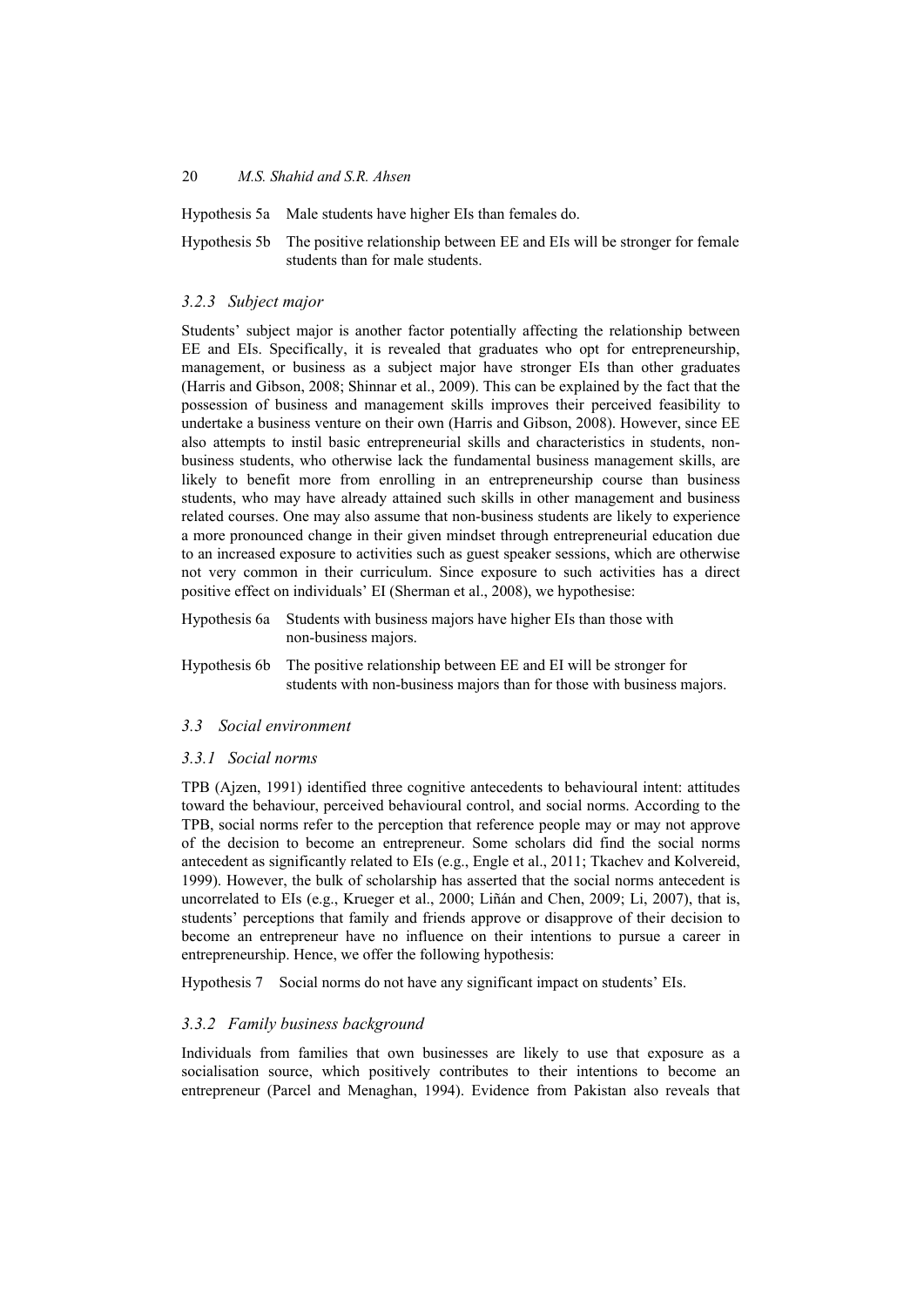family business background has a significant positive impact on the entrepreneurial intents of students (Ahmed et al., 2010; Aslam et al., 2012). However, it is argued that students coming from entrepreneurial family backgrounds may already have the values, critical resources, and social networks required to start their own businesses, which reduces their necessities of additional inputs from EE (Bae et al., 2014). Resultantly, Zellweger et al. (2011) assert that the rewarding impact of EE is expected to be lower for students coming from entrepreneurial family backgrounds. Therefore, we hypothesise:

- Hypothesis 8a Students from an entrepreneurial family background will have higher EIs than those who do not come from one.
- Hypothesis 8b The positive relationship between EE and EIs will be weaker for students from an entrepreneurial family background than for those who do not come from one.

#### *3.4 Theoretical model*

An illustration of our theoretical model is shown in Figure 1.





#### **4 Methodology**

#### *4.1 Data*

The population of this study comprises of students enrolled in all the universities in Lahore, Pakistan. In total, there are 37 universities in Lahore. Out of these, 24 universities are owned by the private sector, whilst 13 universities are owned by the public sector. Out of these 37 universities, evidence was drawn from three universities of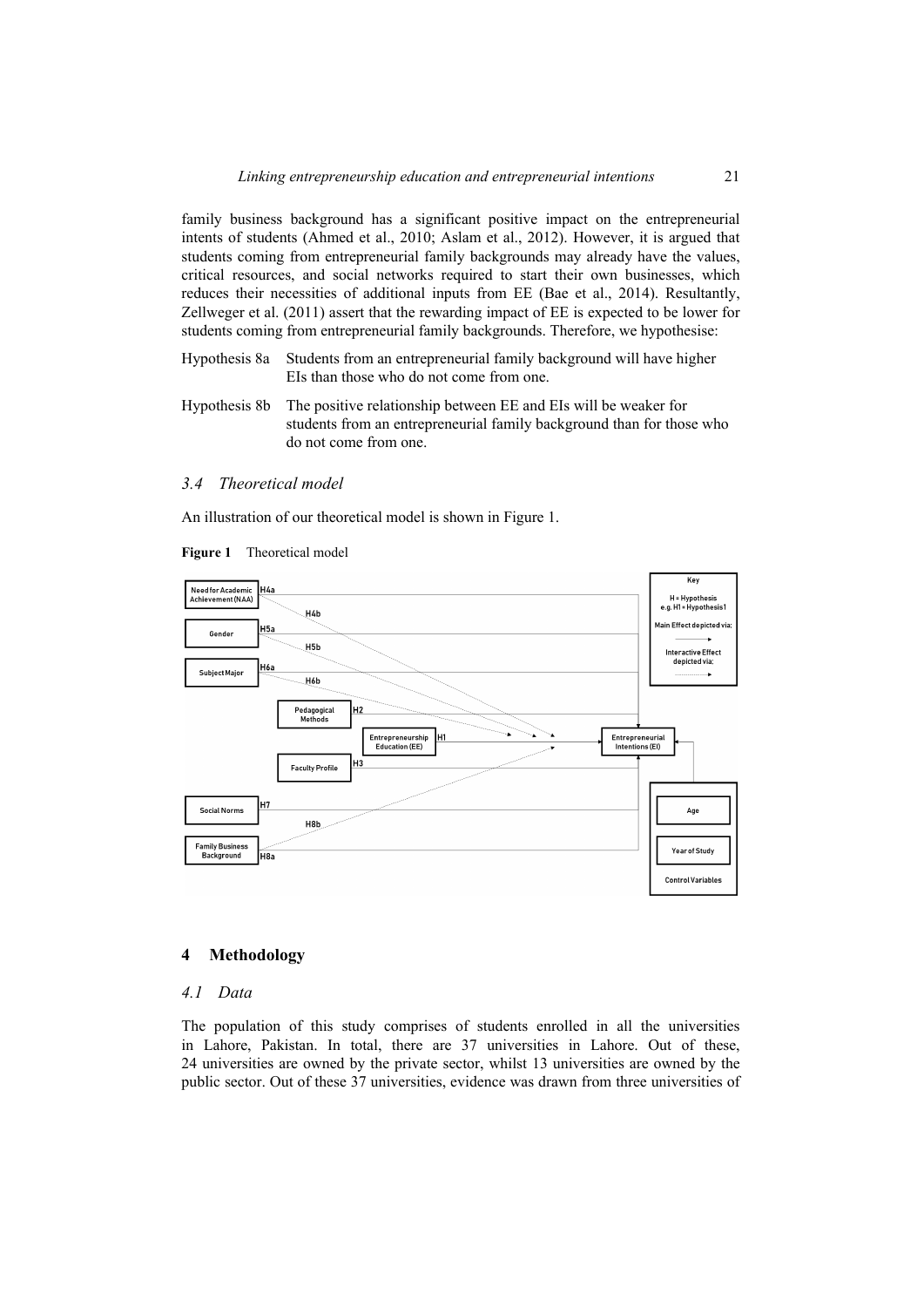Lahore, Pakistan: Lahore University of Management Sciences (LUMS), University of the Punjab (PU), and University of Central Punjab (UCP). These universities were purposely chosen based on their stark contrast in terms of their size, as well as the type and the background of students they cater to; while PU is the largest public sector university of Pakistan, LUMS and UCP are both private sector universities. Besides, even though both LUMS and UCP are privately owned, LUMS is one of the most competitive universities of the country, and its students predominantly come from relatively privileged academic and socio-economic backgrounds. Conversely, UCP is a middle-tier private university with a slightly bigger student body than LUMS, but is much more lenient in terms of academic rigor and admission criteria, with students coming mainly from the middle and upper-middle socio-economic strata of the society. PU, meanwhile, caters to the widest range of students coming from diverse geographical, socio-economic, and professional backgrounds. Furthermore, whilst LUMS and UCP students predominantly reside in urban areas, the students of PU hail from both urban and rural areas.

| Characteristic             | Percentage (LUMS) | Percentage (PU) | Percentage (UCP) |
|----------------------------|-------------------|-----------------|------------------|
| Age                        |                   |                 |                  |
| $17-19$ years              | 21%               | 10%             | 6%               |
| $20 - 22$                  | 73%               | 71%             | 51%              |
| $23+$                      | 6%                | 19%             | 43%              |
| <b>Sex</b>                 |                   |                 |                  |
| Females                    | 47%               | 42%             | 17%              |
| Males                      | 53%               | 58%             | 83%              |
| Family business background |                   |                 |                  |
| Yes                        | 49%               | 51%             | 71%              |
| N <sub>o</sub>             | 51%               | 49%             | 29%              |
| Year of study              |                   |                 |                  |
| First                      | 18%               | 6%              | $1\%$            |
| Second                     | 13%               | 7%              | 18%              |
| Third                      | 16%               | 22%             | 48%              |
| Fourth                     | 53%               | 65%             | 33%              |
| <b>CGPA</b>                |                   |                 |                  |
| $2.000 - 2.500$            | 4%                | 2%              | 14%              |
| $2.501 - 3.000$            | 16%               | 8%              | 40%              |
| $3.001 - 3.500$            | 47%               | 43%             | 37%              |
| $3.501 - 4.000$            | 33%               | 47%             | 9%               |

**Table 1** Characteristics of the study sample

To select participants from these three universities, maximum variation sampling was employed within each university. A maximum variation sample (sometimes called a maximum diversity sample or a maximum heterogeneity sample) is a special kind of purposive sample, and if carefully drawn, can be as representative as a random sample (Patton, 2002). At the outset, therefore, the class schedules of these three universities were acquired, and the maximum variation sampling technique was then employed to purposely select classes from different departments within each university. Subsequently, e-mails were sent out to the instructors of these classes, requesting permission to conduct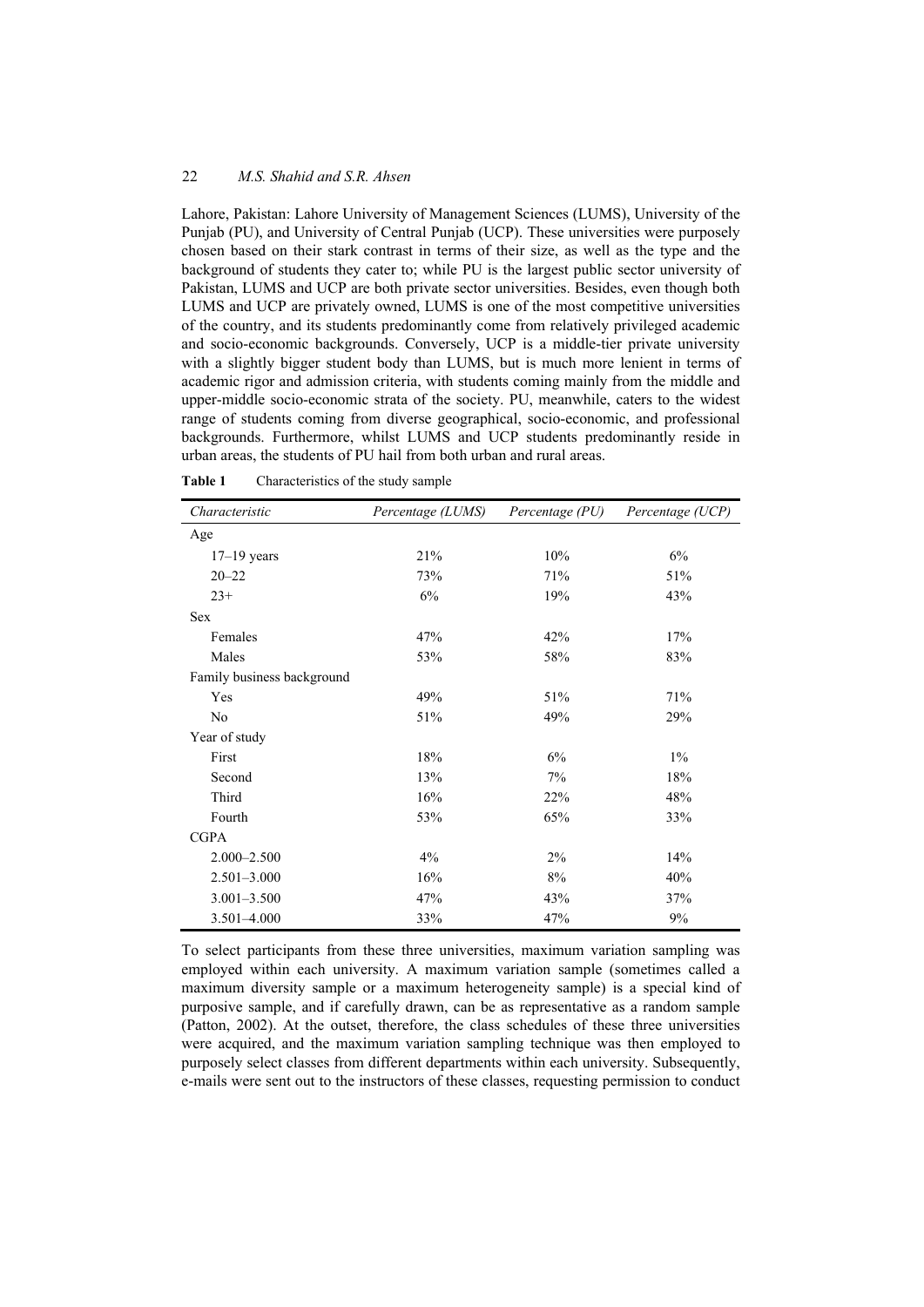the survey questionnaires in their class. Once this permission was acquired, the authors personally conducted the survey questionnaires in these classes during spring 2016. In total, 550 filled out questionnaires were collected from within each university. Thereafter, the incomplete and bogus questionnaires were disposed of. The resulting sample size was 470 students from LUMS, 259 students from PU, and 286 students from UCP. Since maximum variation sampling was employed, a fair representation of respondents from different departments, genders, years of study, and programs was ensured from within each university (see Table 1 for the demographic break-up of the sample).

#### *4.2 Variables*

#### *4.2.1 Dependent variable*

 *EIs:* Composed of items from the version of entrepreneurial intentions questionnaire (EIQ) used by Jaén and Liñán (2013). In this version, EIs have been measured using a five-item Likert scale. However, following a confirmatory factor analysis, the third item was excluded by us, as shown in Table 2. Responses were obtained on a scale ranging from  $1 -$  'totally disagree' to  $5 -$  'totally agree'.

| Constructs and items                                                                                                                                              | <b>Factor</b> loading |  |  |
|-------------------------------------------------------------------------------------------------------------------------------------------------------------------|-----------------------|--|--|
| EI (CR = 0.85, AVE = 0.62, $\alpha$ = 0.86)                                                                                                                       |                       |  |  |
| It is very likely that I will start a venture someday                                                                                                             | 0.72                  |  |  |
| I am willing to make any effort to become an entrepreneur                                                                                                         | 0.77                  |  |  |
| I have serious doubts whether I will ever start a venture*                                                                                                        | 0.21                  |  |  |
| I am determined to start a business in the future                                                                                                                 | 0.77                  |  |  |
| My professional goal is to be an entrepreneur                                                                                                                     | 0.79                  |  |  |
| Pedagogical methods (CR = 0.60, AVE = 0.54, $\alpha$ = 0.61)                                                                                                      |                       |  |  |
| A majority of the courses that I have taken made extensive use of case<br>studies                                                                                 | 0.60                  |  |  |
| A majority of the courses that I have taken employed a project-based<br>learning approach                                                                         | 0.60                  |  |  |
| A majority of the courses that I have taken included assignments that<br>enhanced my creative thinking skills                                                     | 0.50                  |  |  |
| A majority of the courses that I have taken included guest speakers and<br>field trips                                                                            | 0.40                  |  |  |
| Social norms (CR = 0.72, AVE = 0.46, $\alpha$ = 0.74)                                                                                                             |                       |  |  |
| Please, think now about your family and close friends. To what extent<br>would they agree if you decide to become an entrepreneur and start your<br>own business? |                       |  |  |
| My immediate family (parents and siblings)                                                                                                                        | 0.60                  |  |  |
| My close friends                                                                                                                                                  | 0.78                  |  |  |
| My colleagues or mates                                                                                                                                            | 0.69                  |  |  |

| Table 2 | Confirmatory factor analysis results (pooled sample) |  |  |
|---------|------------------------------------------------------|--|--|
|         |                                                      |  |  |

Notes: \*Item excluded after CFA. AVE = Average variance extracted, CR = composite reliability and  $\alpha$  = Cronbach's alpha.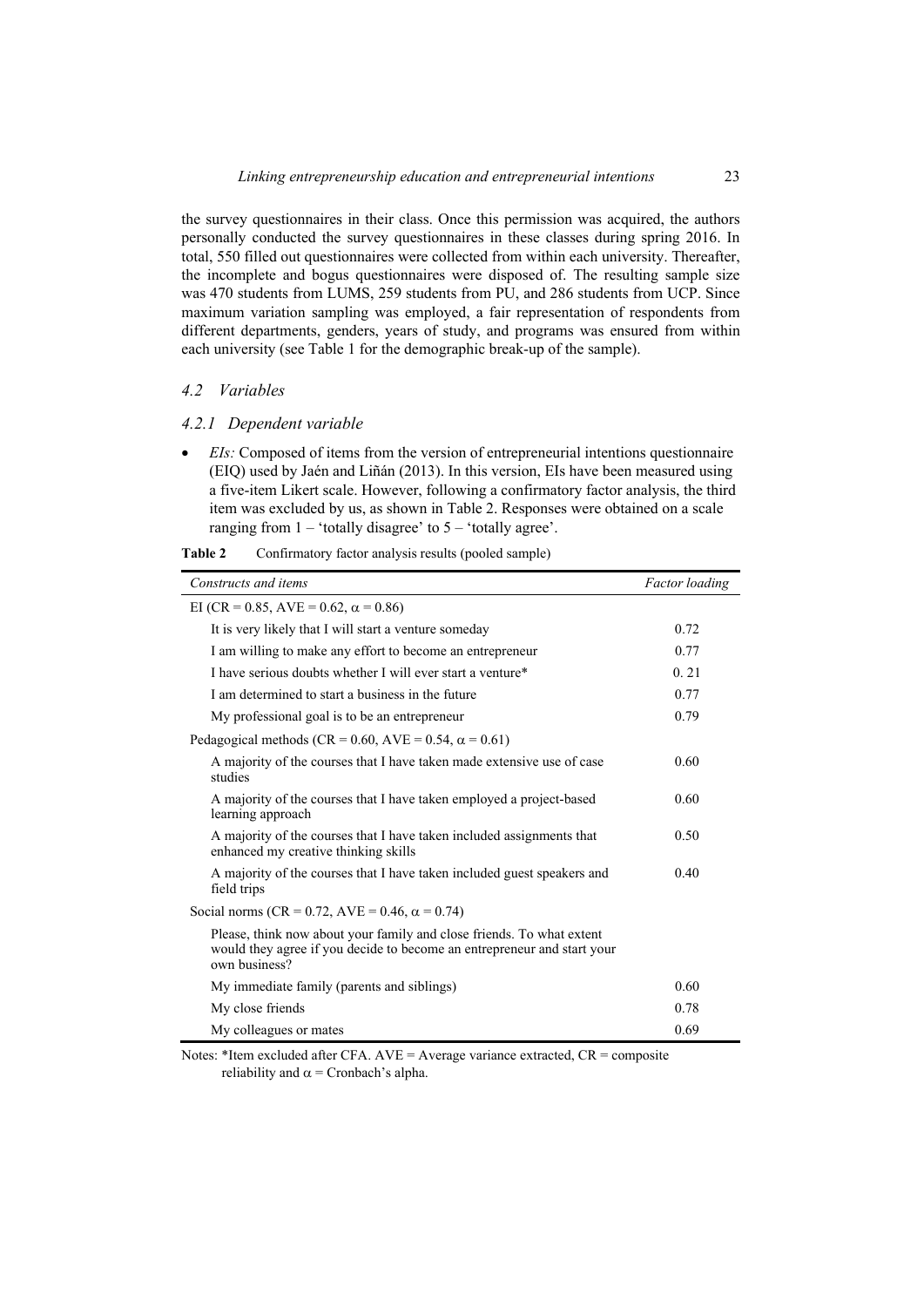## 24 *M.S. Shahid and S.R. Ahsen*

## *4.2.2 Educational variables*

- *Entrepreneurship education:* A dummy variable with value 1 if the response to 'have you taken any of the entrepreneurship courses (e.g., entrepreneurship, social entrepreneurship) being offered at your university?' is positive, and 0 otherwise.
- *Pedagogical methods:* Measured on a four-item Likert scale developed specifically for this study. The factor loadings and the values of average variance extracted (AVE), composite reliability (CR), and Cronbach's alpha  $(\alpha)$  for this scale have been provided in Table 2. Responses range from  $1 -$  'totally disagree' to  $5 -$  'totally agree'.
- *Faculty profile:* Measured on a newly developed two-item Likert scale (the entrepreneurship instructor(s) who taught me owns and runs a business; the entrepreneurship instructor(s) who taught me possesses immense professional experience; Cronbach's alpha =  $0.92$ ). The anchor points for item rating were  $1 -$  'totally disagree' to  $5 -$  'totally agree'.

## *4.2.3 Personal factors*

- *NAA*: This continuous variable is measured by the cumulative grade point average (CGPA) scored by the students, which is an objective indicator of their motivation to perform well academically, in other words, their NAA.
- *Gender:* This dummy variable takes the value of 1 for female and 0 for male.
- *Subject major:* A dummy variable which takes on the value 1 if the respondent is specialising in a business subject area, and 0 if he/she is specialising in a non-business subject area.

## *4.2.4 Social environment*

- *Social norms:* Measured on a three-item Likert scale, ranging from 1 'totally disagree' to 5 – 'totally agree', composed of items from the version of EIQ used by Jaén and Liñán (2013). Factor loadings and the values of AVE, CR, and  $\alpha$  for this scale have been provided in Table 2.
- *Family business background:* A dummy variable with value 1 if the response to 'are any of your immediate family members (parents, siblings), or have they been, a business-owner?' is positive, and 0 otherwise.

## *4.2.5 Control variables*

- *Age:* This continuous variable is measured by the age of the respondent.
- *Year of study:* This ordinal variable, coded 1, 2, 3 and 4, indicates how far the student has progressed in his/her degree.

## *4.3 Methods*

In order to examine the influence of the explanatory variables in a sequential manner, hierarchical multiple regression analysis is used, employing a simple OLS technique.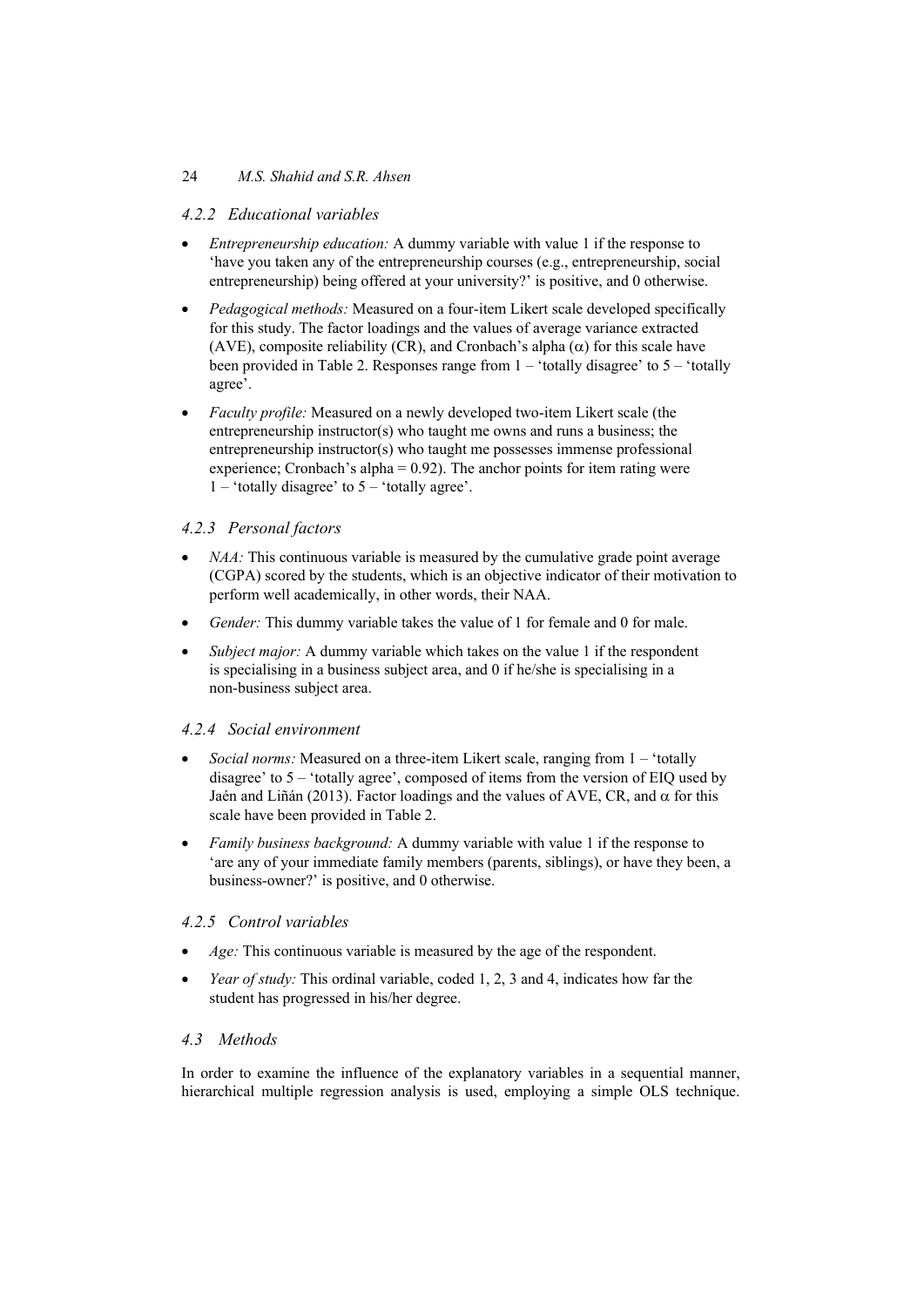A series of three blocks of independent variables are consequently entered into the regression analysis in a sequential way, with EIs as the dependent variable. The first model (M1) includes solely the educational and personal factors, the second model (M2) includes the personal, educational, and social variables, and the third model (M3) covers the interaction terms in addition to the personal, educational and social variables. As suggested by Aiken and West (1991) for moderated regression analysis, we centre the continuous variables in order to avoid high multicollinearity. To check the validity of the final model (M3), a multicollinearity test was conducted; it was found that all the variance inflation factors (VIF) were less than 10 and all the values of tolerance (1 / VIF) were greater than 0.1, revealing that there are no multicollinearity issues in this model. Furthermore, a linktest reveals that the model is well-specified, and an ovtest reveals that the model does not have an omitted variable bias. Lastly, though heteroskedasticity was revealed in the model, the rvfplot did not show a problem. To fix the problem of heteroskedasticity, robust errors were used in the regression.

#### **5 Results**

The results of the hierarchal regression analysis are summarised in Table 3. Model 1 endeavours to explore the impact of the educational and the personal variables on the EIs of university students in Pakistan (R-squared  $= 0.17$ ). Subsequently, when the social variables are added alongside the educational and the personal variables in Model 2, the R-squared is 0.27, depicting that adding the social variables in the model leads to a 10% improvement in the model fit. Thereafter, when the interaction terms are added in Model 3, the R-squared is 0.28, therefore, the interaction effects lead to an improvement of only 1% in the model fit.

The results in Table 3 show that Hypothesis 1, which predicted that EE is positively associated with students' EIs, is significantly supported  $(\beta = 2.38, p \le 0.01,$  Model 2). Meanwhile, the results are consistent with Hypothesis 2 ( $\beta = 0.12$ ,  $p < 0.01$ , Model 2), which argued that the use of experiential pedagogical methods is positively associated with students' EIs. The results also offer support for Hypothesis 3 ( $\beta = 0.09$ ,  $p < 0.1$ , Model 2), which posited a significant positive association between an experiential entrepreneurship faculty and students' EIs.

Moving on to the personal factors, Hypothesis 4a suggested that the NAA is positively associated with students' EIs. Whilst the effect of the NAA is significant in Model 1, the results in Model 2 show otherwise. Therefore, Hypothesis 4a is not supported. Likewise, Hypothesis 4b, which predicted that the positive relationship between EE and EIs will be stronger for students who have a lower NAA than for those who have a higher NAA, is also rejected. Contrastingly, Hypothesis 5a is supported ( $\beta$  =  $-2.26$ , p  $\leq 0.01$ , Model 2), proving that male students have higher EIs than female students do. Furthermore, Hypothesis 5b is also validated ( $\beta = 0.98$ ,  $p < 0.1$ , Model 3), evidencing that the positive relationship between EE and EIs is stronger for female students than for male students. Hypothesis 6a posited that students with business majors have higher EIs than those with non-business majors. Model 2, nevertheless, did not find support for this hypothesis. It was revealed, however, that the positive relationship between EE and EIs is weaker ( $\beta = -0.88$ ,  $p < 0.1$ , Model 3) for students with business majors than for those with non-business majors, which validates Hypothesis 6b.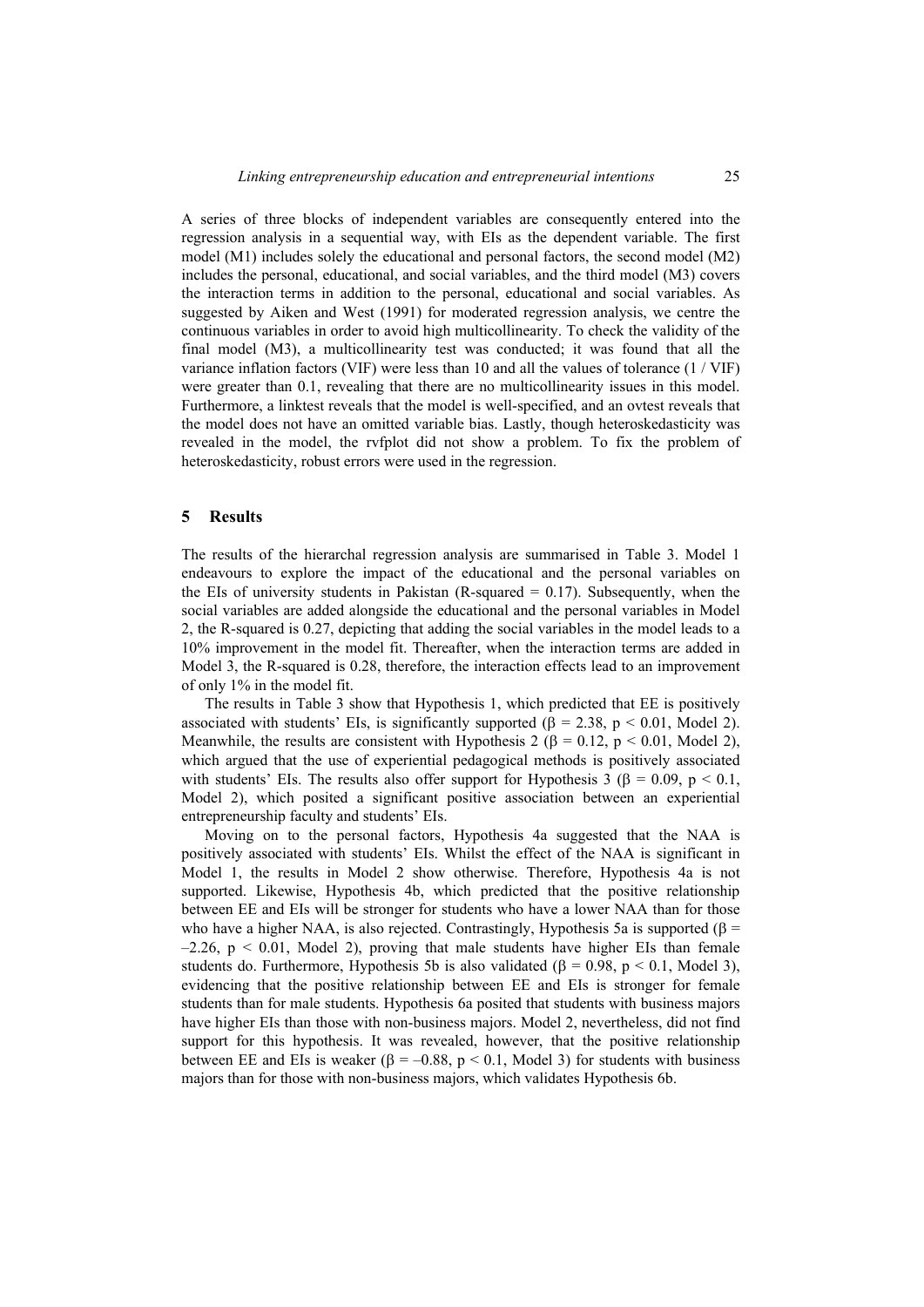#### 26 *M.S. Shahid and S.R. Ahsen*

Moving on to the students' social environment, Hypothesis 7 is not supported, since the results reveal that social norms are very significantly and positively associated with students' EIs ( $\beta = 0.44$ ,  $p < 0.01$ , Model 2). Meanwhile, the results are consistent with Hypothesis 8a ( $\beta$  = 0.74, p < 0.01, Model 2); students from an entrepreneurial family background tend to exhibit higher EIs than those who do not come from one. However, although a main effect for family business background is observed, the interaction term is not significant, as shown in Model 3. This refutes Hypothesis 8b.

| Variable                                                   | МI          | M <sub>2</sub> | M <sub>3</sub> |
|------------------------------------------------------------|-------------|----------------|----------------|
| Educational variables                                      |             |                |                |
| Entrepreneurship education                                 | $2.887***$  | 2.378***       | $2.663***$     |
| Pedagogical methods                                        | $0.155***$  | $0.117***$     | $0.088**$      |
| Faculty profile                                            | $0.152***$  | $0.092*$       | 0.084          |
| Personal factors                                           |             |                |                |
| <b>NAA</b>                                                 | $-0.556*$   | $-0.260$       | $-0.742*$      |
| Gender                                                     | $-2.212***$ | $-2.263***$    | $-2.701***$    |
| Subject major                                              | $-0.013$    | 0.004          | $0.571*$       |
| Social environment                                         |             |                |                |
| Social norms                                               |             | $0.443***$     | $0.434***$     |
| Family business background                                 |             | $0.741***$     | $0.894***$     |
| Interaction terms                                          |             |                |                |
| Entrepreneurship education $\times$ NAA                    |             |                | 1.180*         |
| Entrepreneurship education $\times$ Gender                 |             |                | $0.978*$       |
| Entrepreneurship education $\times$ Subject major          |             |                | $-0.878*$      |
| Entrepreneurship education<br>× Family business background |             |                | $-0.461$       |
| Control variables                                          |             |                |                |
| Age                                                        | $0.233***$  | $0.185**$      | $0.243***$     |
| Year of study                                              | $-0.427***$ | $-0.269*$      | $-0.319**$     |
| Number of observations                                     | 843         | 824            | 824            |
| R-squared                                                  | 0.17        | 0.27           | 0.28           |

**Table 3** Hierarchal regression analysis (results)

Notes: Dependent variable: EIs. Significance levels: \*p < 0.10, \*\*p < 0.05 and \*\*\*p < 0.01.

### **6 Findings and discussion**

Our findings have demonstrated the significant positive role of *EE* on students' career choice intentions, which is consistent with previous research (e.g., Saeed et al., 2015). This may be explained by the fact that entrepreneurship courses aim to develop in the students, certain core values, traits, and skills which typify successful entrepreneurs, including risk-taking propensity, critical thinking, tolerance for uncertainty, and opportunity recognition, which in turn is likely to positively influence their willingness to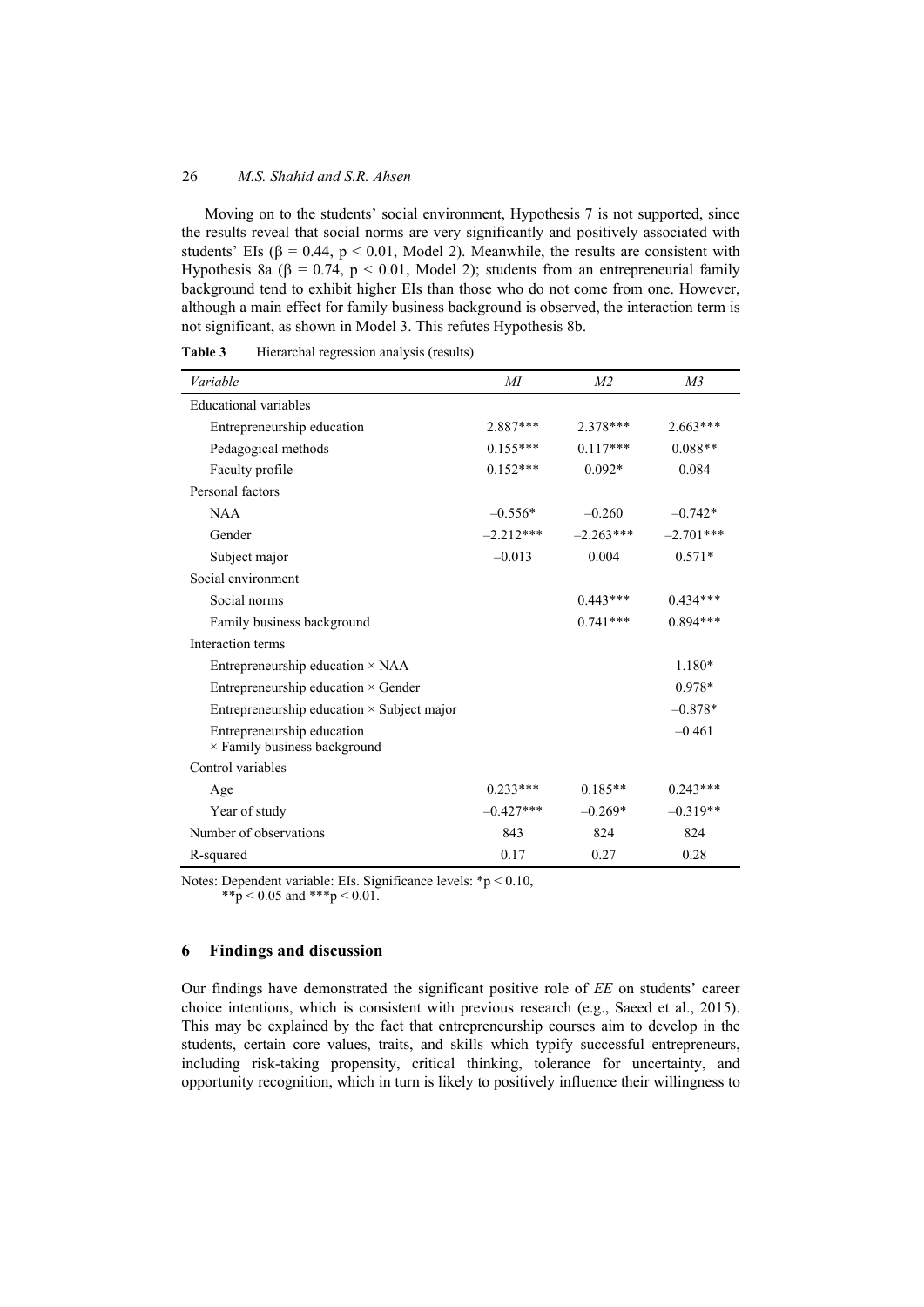start a business. The strong impact of pedagogical methods on students' EIs is another important finding, which is in line with previous research (Sherman et al., 2008). It indicates that employing an experiential approach to teaching entrepreneurship, as opposed to traditional teaching methods, has a higher chance of igniting students' entrepreneurial spirit. This may be because a pedagogical approach that places more emphasis on practical learning tools, such as case studies, project-based learning, creativity enhancing assignments, guest speakers, and field trips, is more likely to cultivate the aforementioned entrepreneurial traits and skills in students. Furthermore, not only do our findings support an experiential pedagogical approach, they also illustrate that the information transmission, social persuasion, and positive encouragement and feedback to engage in entrepreneurship provided by an entrepreneurship instructor is likely to carry more credibility, thereby leading to higher EIs, if the instructor himself/herself has immense professional experience or is a practicing entrepreneur. This finding becomes even more significant in the context of Pakistan, where the traditional emphasis has been on job seeking, as opposed to being an entrepreneur, therefore, an instructor who himself/herself defied society's norms and chose to be an entrepreneur is more likely to effectively guide and inspire students' interest towards entrepreneurship. Moreover, given that Pakistan has a high power distance culture (Hofstede, 1980), teachers are generally perceived as high authority figures and important role models by their students, particularly when it relates to their decisions about their professional careers. Anything said or implied by an instructor, therefore, is held in high regard by most of the students in Pakistan, and they tend to be far more receptive to it as compared to any knowledge imparted by a friend or a colleague. Hence, being taught in a high power distance culture, such as Pakistan, by an instructor who himself/herself is an entrepreneur, will bring more credibility to the notion of entrepreneurship. It will help students overcome their psychological fears in a society where not much support is available for this profession otherwise.

Moving on to the *personal variables*, the NAA has not emerged as a significant determinant of Pakistani students' EIs, which contradicts previous studies that have cited need for achievement as an important determinant of EIs (e.g., Indarti et al., 2010; Saeed et al., 2014). Another striking result is that it is revealed that EE has a more pronounced positive impact on students having a higher achievement motivation. A possible explanation for this may be that in the context of Pakistan, more emphasis has conventionally been placed on face-saving (Saeed et al., 2015) and high academic achievement, and so the potential loss of reputation from failure may in fact make Pakistani students with higher achievement motivation more risk averse than students with lower achievement motivation. Since EE boosts students' risk-taking propensity, the rewarding impact of EE is therefore higher for Pakistani students having a higher NAA than for those having a lower NAA. The results also reveal that males have higher EIs than females do, which is in consonance with earlier literature (e.g., Aslam et al., 2012; Indarti et al., 2010). However, the positive relationship between EE and EIs is stronger for females than for males. This may be because in Pakistan, men and women are still conventionally assigned to different occupational roles, owing to which Pakistani women tend to limit their aspirations for career paths which are typically perceived as more masculine, such as entrepreneurship. Therefore, the value addition from EE will be higher for Pakistani women, since by equipping them with the necessary entrepreneurial knowledge and skills, it will make them feel more confident about becoming an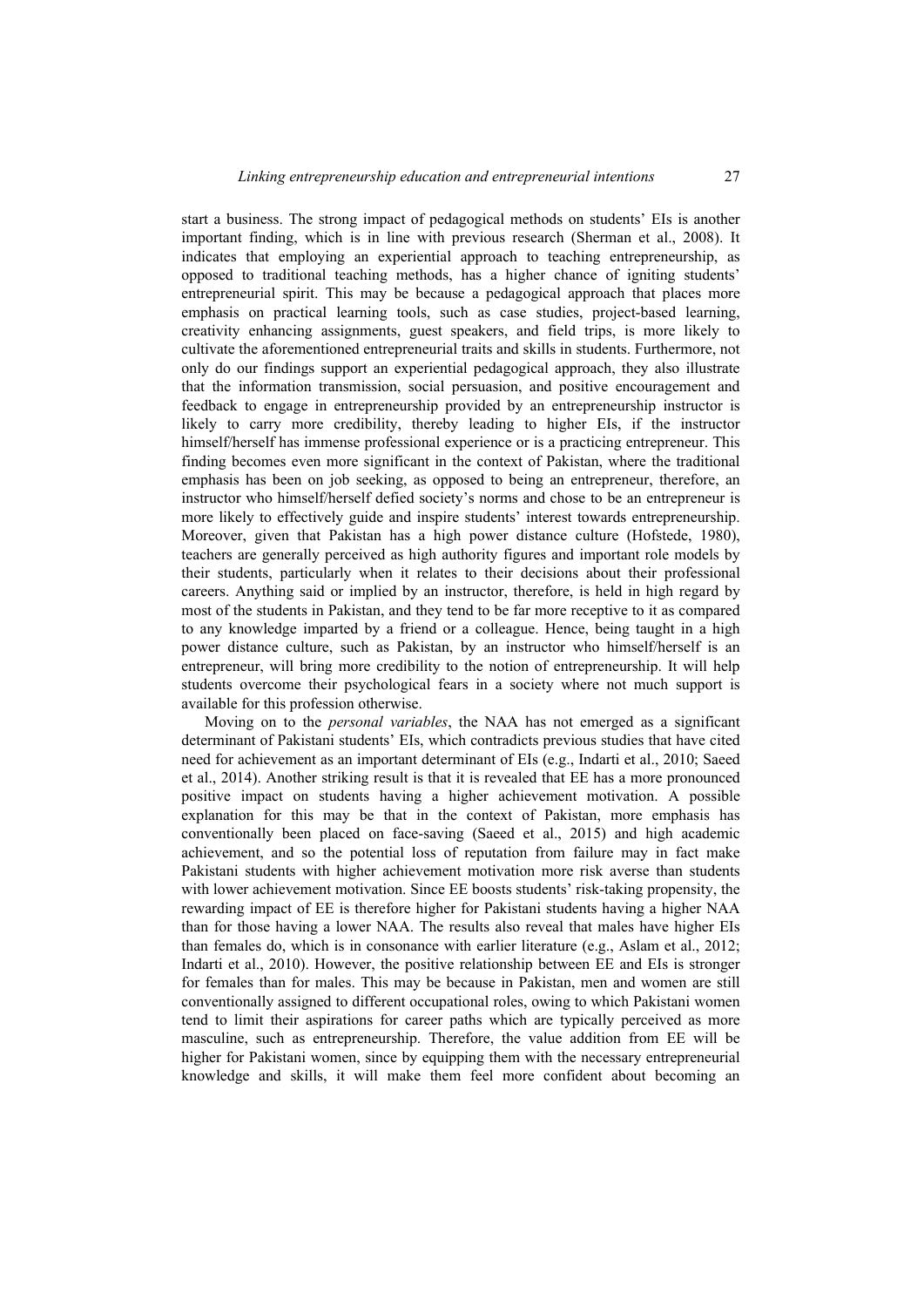entrepreneur, thereby mitigating the biased perceptions of entrepreneurship as a career choice that the society might have engraved in their minds. This is consistent with previous research (Wilson et al., 2007), which asserts that EE is more important to women than to men in increasing self-efficacy, and that educational initiatives addressing both entrepreneurial knowledge and self-efficacy are critically important to females (Kourilsky and Walstad, 1998). Moving ahead, the results do not support previous studies which have found that students with business majors have higher EIs than those with non-business majors (e.g., Harris and Gibson, 2008; Shinnar et al., 2009). Nevertheless, whilst a main effect for subject major is not observed, the interaction term is significant, indicating that the positive relationship between EE and EIs is stronger for students with non-business majors than for those with business majors. A possible explanation for this may be that EE attempts to teach students certain skills and knowledge aimed at improving their entrepreneurial self-efficacy. However, since business students might have already had prior exposure to these skills and knowledge during the course of their degrees, non-business students are likely to end up benefiting more from enrolling in an entrepreneurship course than business students. Overall, these findings indicate that not only is EE positively associated Pakistani students' EIs, but its rewarding impact is higher for students who have a higher NAA than for those who have a lower NAA; for female students than for male students; and for students with non-business majors than for those with business majors.

The positive impact of *social norms* on students' EIs is another important finding, which stands in stark contrast to previous international research (e.g., Engle et al., 2011; Krueger et al., 2000). In fact, according to the findings, this positive impact is so robust that adding social norms, along with family business background, in the model explains an additional 10% of the variance in Pakistani students' EIs. This result is consistent with Hofstede's (1980) assertion that as opposed to most developed nations, Pakistan has a collectivist culture, whereby its individuals have higher conformist tendencies, due to which they accord high importance to the approval of family and friends in their career decision-making process. Another important aspect of students' social environment, their family business background, also positively influences their EIs, which is in line with previous research (e.g., Ahmed et al., 2010; Aslam et al., 2012). However, whilst a main effect for family business background is observed, the interaction term is not significant, revealing that there is no difference in the relationship between EE and EIs of students from an entrepreneurial family background and those who do not come from one. Overall, therefore, the social environment in which the students of Pakistan are embedded plays a pivotal role in shaping their EIs.

#### **7 Implications of our study**

Firstly, our findings have important implications for targeted efforts in the realm of *educational* policy-making in Pakistan. Since the findings have demonstrated the significant role of EE in students' career choice intentions, universities in Pakistan should seek to promote entrepreneurship as an integral part of the university curriculum. One way of achieving this is by introducing entrepreneurship as an academic minor in universities. Furthermore, experiential learning tools should not be restricted to EE only. In fact, in order to promote an entrepreneurial climate, universities in Pakistan should increase the use of experiential learning tools in their overall curriculum as well.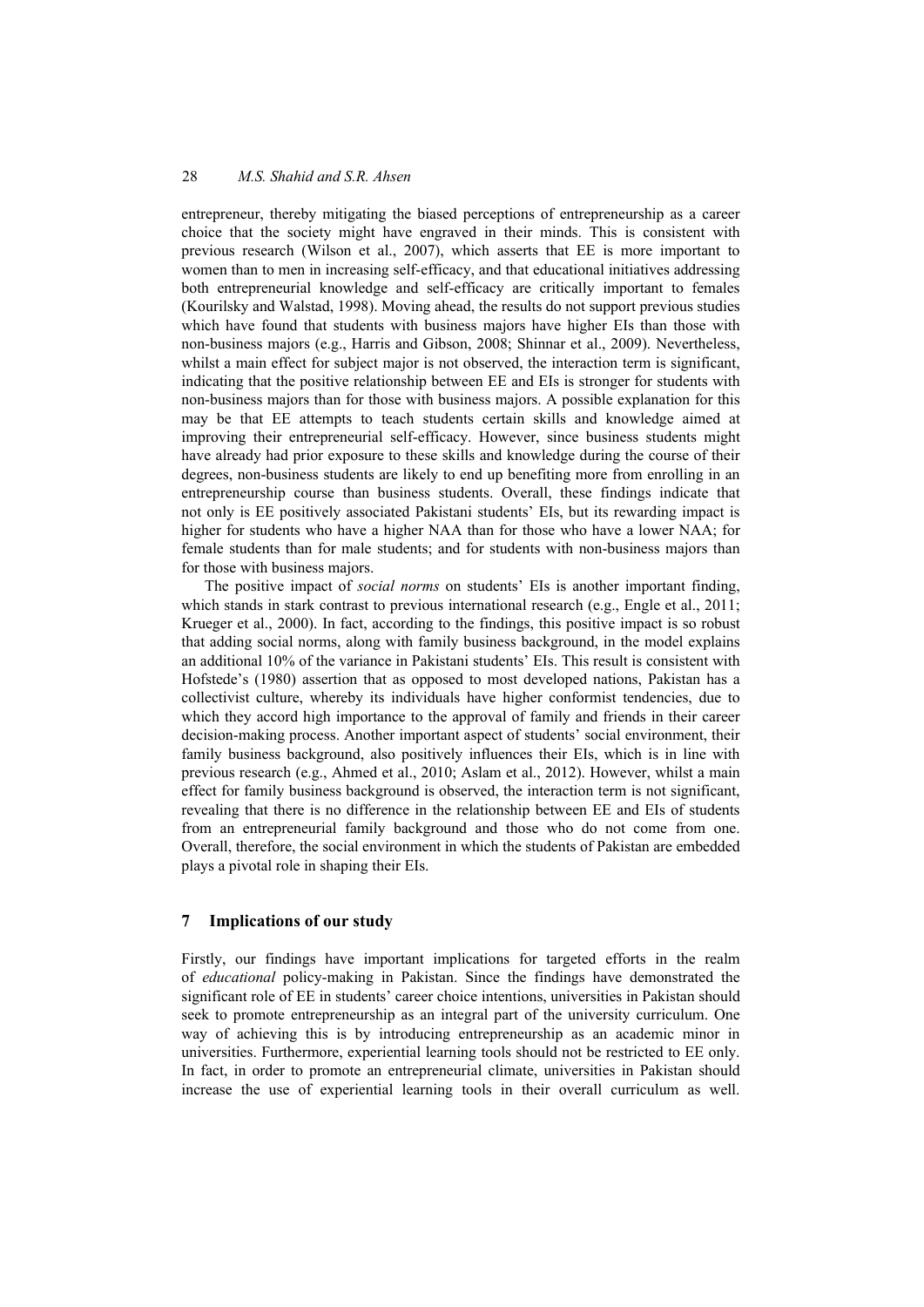Moreover, instead of assigning entrepreneurship courses to pure academicians, they should be assigned to more experiential or entrepreneurial individuals, that is, individuals who have an extensive professional experience or are running their own businesses.

Secondly, upon studying certain *personal factors*, we found that the rewarding impact of EE with regard to EIs is higher for certain types of students, such as for the ones with a higher NAA than for those with a lower NAA, for females than for males, and for the ones with non-business majors than for those with business majors. Consequently, in order to foster entrepreneurship in Pakistan, particular efforts should be made by educators and policy makers alike to encourage these three groups of students to acquire EE. Specifically, with regard to females, a 'one size fits all' approach to curricula (Wilson et al., 2007) may not be appropriate, and gender-sensitive programs, especially with regards to building motivation, may be needed.

Lastly, we concluded that a university student's *social environment* can significantly influence their EIs. This finding has important implications for the country's policy makers. Since conventionally Pakistan's social systems have not encouraged or facilitated entrepreneurship as a preferred career option among its youth (Haque, 2011), meso and micro-level initiatives aimed at breaking the negative stereotypes traditionally affiliated with starting one's own venture, and improving the social acceptability of entrepreneurship as a career choice, should be launched.

#### **8 Conclusions**

Whilst a copious amount of literature has explored various antecedents of EIs, there has been little research that has examined the EE-EIs link, particularly in the context of developing countries such as Pakistan. Furthermore, thus far, no known study has sought to investigate person  $\times$  context interactions in Pakistan using moderation effects. This study, therefore, focused on exploring these research gaps. On the basis of our findings, we can conclude that:

- 1 EE is very important in influencing students' EIs within the context of other educational, social and personal variables.
- 2 The rewarding impact of EE with regard to EIs is higher for certain types of students, such as for the ones with a higher NAA than for those with a lower NAA, for females than for males, and for the ones with non-business majors than for those with business majors.
- 3 Social norms have a robust positive impact on students' EIs, which is in stark contrast to previous international research.

However, our study results do have certain limitations that are worthy of discussion. Firstly, it must be noted that this study was conducted in the context of only a single country, and further investigation in other socio-spatial contexts is required which will either confirm the generalisability of our model, or yield some intriguing differences between different socio-spatial contexts. Secondly, we used cross-sectional data. To empirically investigate the intention-behaviour link, future research should now use longitudinal data. Nonetheless, notwithstanding these limitations, we believe that we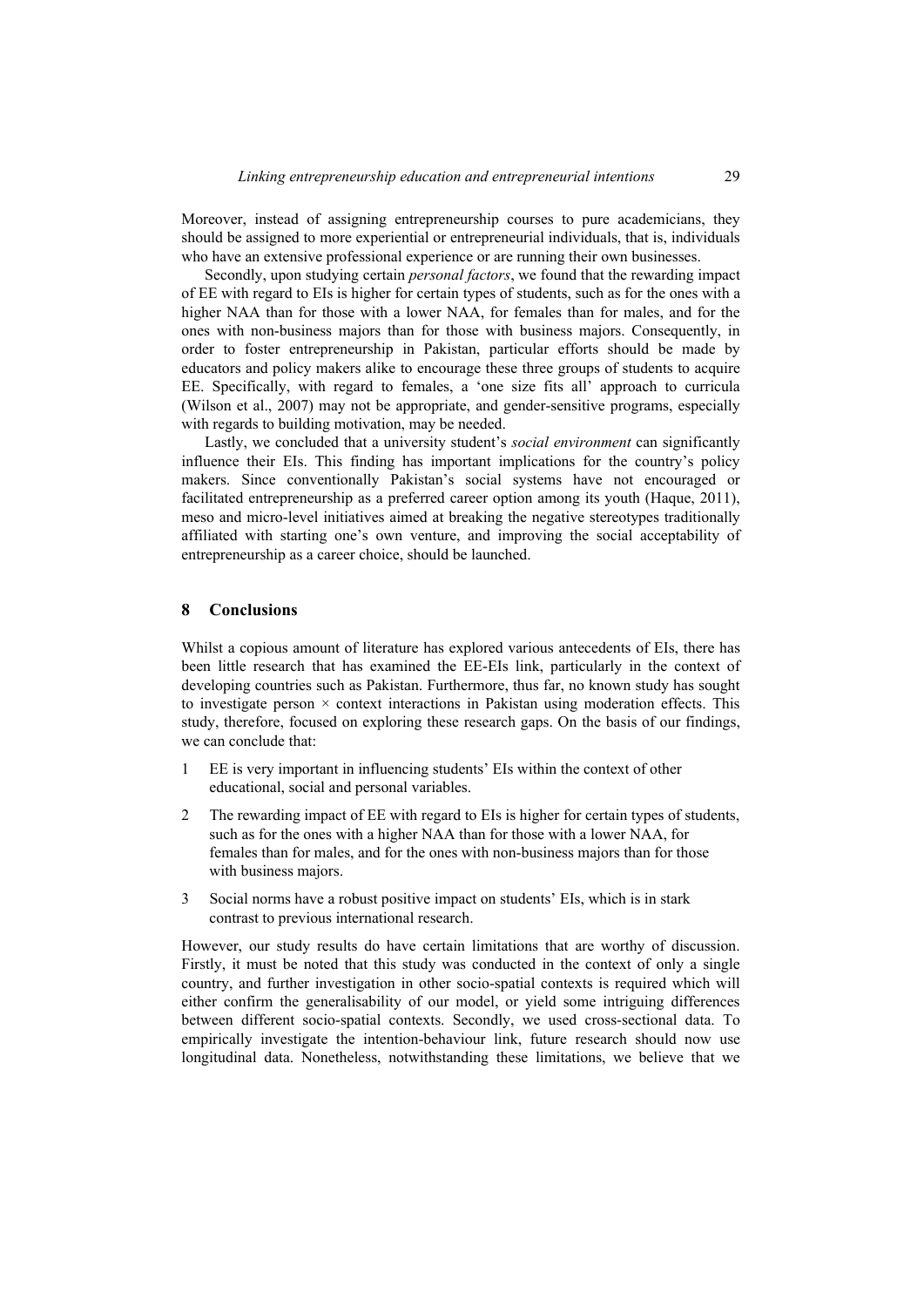have been able to make some valuable empirical and theoretical contributions to existing knowledge in the area of EIs.

#### **Acknowledgements**

This article is based on an empirical survey funded under the LUMS Faculty Initiatives Fund (FIF). The usual disclaimers apply.

#### **References**

- Ahmed, I., Nawaz, M.M., Ahmad, Z., Shaukat, M.Z., Usman, A., Rehman, W.U. and Ahmed, N. (2010) 'Determinants of students' entrepreneurial career intentions: evidence from business graduates', *European Journal of Social Sciences*, Vol. 15, No. 2, pp.14–22.
- Aiken, L.S. and West, S.G. (1991) *Multiple Regression: Testing and Interpreting Interactions*, Sage Publications, Inc., Thousand Oaks, CA, USA.
- Ajzen, I. (1991) 'Theory of planned behavior', *Organizational Behavior and Human Decision Processes*, Vol. 50, No. 2, pp.179–211.
- Ajzen, I. (2002) 'Residual effects of past on later behavior: habituation and reasoned action perspectives', *Personality & Social Psychology Review*, Vol. 6, No. 2, pp.107–122.
- Ajzen, I. (2006) *Constructing a Theory of Planned Behavior Questionnaire* [online] http://people.umass.edu/aizen/pdf/tpb.measurement.pdf (accessed 20th June 2018).
- Anggadwita, G., Ramadani, V., Alamanda, D.T., Ratten, V. and Hashani, M. (2017) 'Entrepreneurial intentions from an Islamic perspective: a study of Muslim entrepreneurs in Indonesia', *Int. J. Entrepreneurship and Small Business*, Vol. 31, No. 2, pp.165–179.
- Aslam, T.M., Awan, A.S. and Khan, T.M. (2012) 'An empirical study of family background and entrepreneurship as career chosen among university students of Turkey and Pakistan', *International Journal of Business and Social Science*, Vol. 3, No. 15, pp.118–123.
- Azhar, A., Javaid, A., Rehman, M. and Hyder, A. (2011) 'Entrepreneurial intentions among business students in Pakistan', *Journal of Business Systems, Governance and Ethics*, Vol. 5, No. 2, pp.13–21.
- Bae, T.J., Qian, S., Miao, C. and Fiet, J.O. (2014) 'The relationship between entrepreneurship education and entrepreneurial intentions: a meta-analytic review', *Entrepreneurship Theory and Practice*, Vol. 38, No. 2, pp.17–54.
- Bandura, A. (1992) *Self-efficacy: Thought Control of Action*, Hemisphere, Washington, DC.
- BarNir, A., Watson, W.E. and Hutchins, H.M. (2011) 'Mediation and moderated mediation in the relationship among role models, self-efficacy, entrepreneurial career intention, and gender', *Journal of Applied Social Psychology*, Vol. 41, No. 2, pp.270–297.
- Bird, B. (1988) 'Implementing entrepreneurial ideas: the case for intention', *Academy of Management Review*, Vol. 13, No. 3, pp.442–453.
- Boyd, N.G. and Vozikis, G.S. (1994) 'The influence of self-efficacy on the development of entrepreneurial intentions and actions', *Entrepreneurship: Theory & Practice*, Vol. 18, No. 4, pp.63–77.
- Cho, B. (1998) 'Study of the effective entrepreneurship education method and its process', *Business Education Research*, Vol. 2, No. 1, pp.27–47.
- Crant, J.M. (1996) 'The proactive personality scale as a predictor of entrepreneurial intentions', *Journal of Small Business Management*, Vol. 34, No. 3, pp.42–48.
- Dana, L.P. (1987) 'Towards a skill model for entrepreneurs', *Journal of Small Business & Entrepreneurship*, Vol. 5, No. 1, pp.27–31.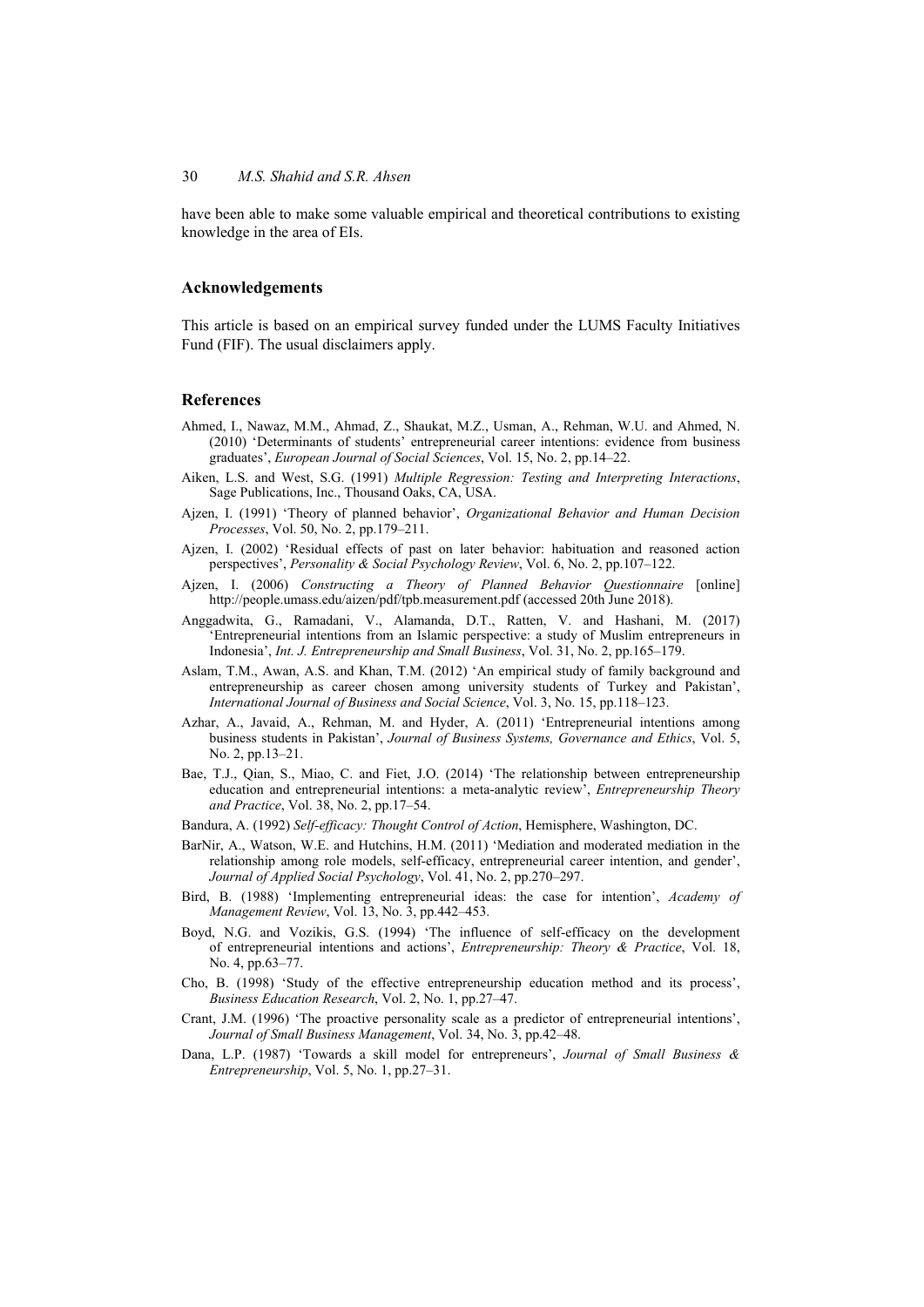- Dana, L.P. (1993) 'An international survey of entrepreneurship education', *Journal of Enterprising Culture*, Vol. 1, No. 1, pp.67–92.
- Dana, L.P. (2001) 'The education and training of entrepreneurs in Asia', *Education + Training*, Vol. 43, Nos. 8/9, pp.405–416.
- Davidsson, P. and Honig, B. (2003) 'The role of social and human capital among nascent entrepreneurs', *Journal of Business Venturing*, Vol. 18, No. 3, pp.301–331.
- Engle, R.L., Schlaegel, C. and Dimitriadi, N. (2011) 'Institutions and entrepreneurial intent: a cross-country study', *Journal of Developmental Entrepreneurship*, Vol. 16, No. 2, pp.227–250.
- Fayolle, A. and Gailly, B. (2015) 'The impact of entrepreneurship education on entrepreneurial attitudes and intention: hysteresis and persistence', *Journal of Small Business Management*, Vol. 53, No. 1, pp.75–93.
- Fayolle, A. and Liñán, F. (2014) 'The future of research on entrepreneurial intentions', *Journal of Business Research*, Vol. 67, No. 5, pp.663–666.
- Fayolle, A., Gailly, B. and Lassas-Clerc, N. (2006) 'Assessing the impact of entrepreneurship education programmes: a new methodology', *Journal of European Industrial Training*, Vol. 30, No. 9, pp.701–720.
- Fellnhofer, K. (2017) 'Entrepreneurship education revisited: perceived entrepreneurial role models increase perceived behavioral control', *Int. J. Learning and Change*, Vol. 9, No. 3, pp.260–283.
- Fitzsimmons, J.R. and Douglas, E.J. (2011) 'Interaction between feasibility and desirability in the formation of entrepreneurial intentions', *Journal of Business Venturing*, Vol. 26, No. 4, pp.431–440.
- Gatchalian, M.L.B. (2010) 'An in-depth analysis of the entrepreneurship education in the Philippines: an initiative towards the development of a framework for a professional teaching competency program for entrepreneurship educators', *The International Journal of Research and Review*, Vol. 5, No. 1, pp.51–73.
- Haque, N.U. (2011) *Entrepreneurship and Innovation*, Planning Commission, Government of Pakistan.
- Harris, M.L. and Gibson, S.G. (2008) 'Examining the entrepreneurial attitudes of US business students', *Education + Training*, Vol. 50, No. 7, pp.568–581.
- Hassan, R.A. and Wafa, S.A. (2012) 'Predictors towards entrepreneurial intention: a Malaysian case study', *Asian Journal of Business and Management Sciences*, Vol. 1, No. 11, pp.1–10.
- Hofstede, G. (1980) *Culture's Consequences: International Differences in Work Related Values*, Sage, Beverly Hills, CA.
- Hussain, A. and Hashim, A. (2015) 'Impact of entrepreneurial education on entrepreneurial intentions of Pakistani students', *Journal of Entrepreneurship and Business Innovation*, Vol. 2, No. 1, pp.43–53.
- Hussain, S., Nayab, H.H., Shahzad, F., Fareed, Z. and ul-Abidan, Z. (2014) 'An empirical investigation of entrepreneurial intentions among business students of Pakistan', *Studia Universitatis Babes-Bolyai*, Vol. 59, No. 2, pp.68–80.
- Indarti, N., Rostiani, R. and Nastiti, T. (2010) 'Underlying factors of entrepreneurial intentions among Asian students', *The South East Asian Journal of Management*, Vol. 4, No. 2, pp.143–159.
- Jaén, I. and Liñán, F. (2013) 'Work values in a changing economic environment: the role of entrepreneurial capital', *International Journal of Manpower*, Vol. 34, No. 8, pp.939–960.
- Karimi, S., Biemans, H., Lans, T., Chizari, M. and Mulder, M. (2014) 'Effects of role models and gender on students' entrepreneurial intentions', *European Journal of Training and Development*, Vol. 38, No. 8, pp.694–727.
- Karimi, S., Biemans, H., Lans, T., Chizari, M. and Mulder, M. (2016) 'The impact of entrepreneurship education: a study of Iranian students' entrepreneurial intentions and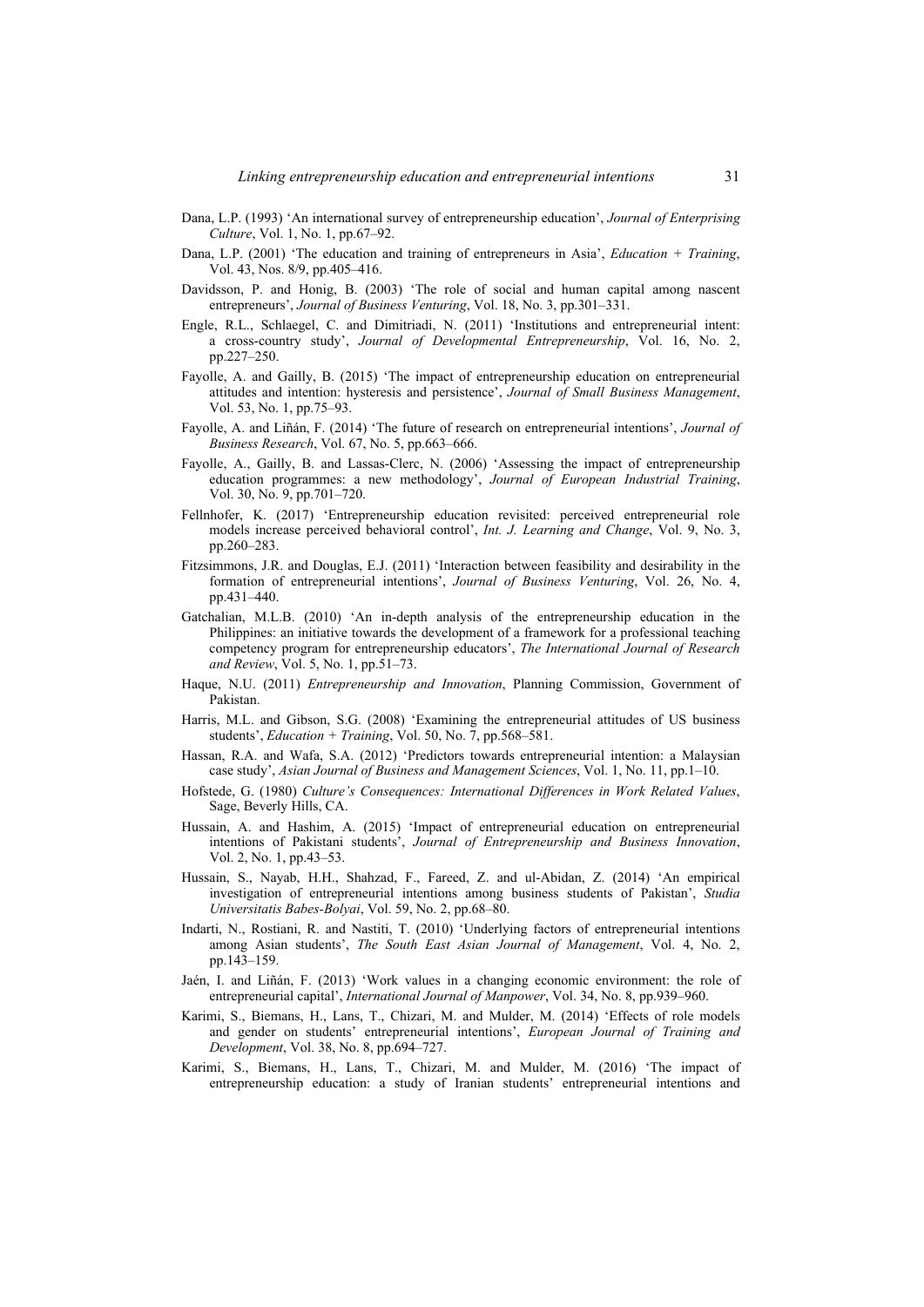opportunity identification', *Journal of Small Business Management*, Vol. 54, No. 1, pp.187–209.

- Kourilsky, M. and Walstad, M. (1998) 'Entrepreneurship and female youth: knowledge, attitudes, gender differences and educational practices', *Journal of Business Venturing*, Vol. 13, No. 1, pp.77–88.
- Krueger, N.F. (1993) 'The impact of prior entrepreneurial exposure on perceptions of new venture feasibility and desirability', *Entrepreneurship: Theory and Practice*, Vol. 18, No. 1, pp.5–21.
- Krueger, N.F. and Brazeal, D.V. (1994) 'Entrepreneurial potential and potential entrepreneurs', *Entrepreneurship Theory and Practice*, Vol. 18, No. 3, pp.91–104.
- Krueger, N.F., Reilly, M.D. and Carsrud, A.L. (2000) 'Competing models of entrepreneurial intentions', *Journal of Business Venturing*, Vol. 15, Nos. 5/6. pp.411–432.
- Lacap, J.P., Mulyaningsih, H.D. and Ramadani, V. (2018) 'The mediating effects of social entrepreneurial antecedents on the relationship between prior experience and social entrepreneurial intent: the case of Filipino and Indonesian university students', *Journal of Science and Technology Policy Management*, Vol. 9, No. 3, pp.329–346.
- Lans, T., Hulsink, W., Baert, H. and Mulder, M. (2008) 'Entrepreneurship education and training in a small business context: insights from the competence-based approach', *Journal of Enterprising Culture*, Vol. 16, No. 4, pp.363–383.
- Li, T.M. (2007) *The Will to Improve: Governmentality, Development, and the Practice of Politics*, Duke University Press, North Carolina.
- Liñán, F. (2008) 'Skill and value perceptions: how do they affect entrepreneurial intentions?', *International Entrepreneurship and Management Journal*, Vol. 4, No. 3, pp.257–272.
- Liñán, F. and Chen, Y.W. (2009) 'Development and cross-cultural application of a specific instrument to measure entrepreneurial intentions', *Entrepreneurship Theory and Practice*, Vol. 33, No. 3, pp.593–617.
- Liñán, F. and Fayolle, A. (2015) 'A systematic literature review on entrepreneurial intentions: citation, thematic analyses, and research agenda', *International Entrepreneurship and Management Journal*, Vol. 11, No. 4, pp.907–933.
- Martin, B.C., McNally, J.J. and Kay, M.J. (2013) 'Examining the formation of human capital in entrepreneurship: a meta-analysis of entrepreneurship education outcomes', *Journal of Business Venturing*, Vol. 28, No. 2, pp.211–224.
- Parcel, T.L. and Menaghan, E.G. (1994) 'Early parental work, family social capital, and early childhood outcomes', *American Journal of Sociology*, Vol. 99, No. 4, pp.972–1009.
- Patton, M.Q. (2002) *Qualitative Research and Evaluation Methods*, Sage, Thousand Oaks, CA.
- Potter, J. (2008) *Entrepreneurship and Higher Education*, OECD Local Economic and Employment Development (LEED), Paris.
- Prodan, I. and Drnovsek, M. (2010) 'Conceptualizing academic-entrepreneurial intentions: an empirical test', *Technovation*, Vol. 30, Nos. 5/6, pp.332–347.
- Qureshi, M.S. and Mian, S.A. (2012) *Global Entrepreneurship Monitor, Pakistan Report 2012*, Center for Entrepreneurial Development, IBA, Karachi [online] https://www.gemconsortium.org/report/gem-pakistan-2012-report (accessed 15th June 2018).
- Saeed, S., Muffatto, M. and Yousafzai, S. (2014) 'A multi-level study of entrepreneurship education among Pakistani university students', *Entrepreneurship Research Journal*, Vol. 4, No. 3, pp.297–321.
- Saeed, S., Yousafzai, S.Y., Yani-De-Soriano, M. and Muffatto, M. (2015) 'The role of perceived university support in the formation of students' entrepreneurial intention', *Journal of Small Business Management*, Vol. 53, No. 4, pp.1127–1145.
- Schwarz, E.J., Wdowiak, M.A., Almer-Jarz, D.A. and Breitenecker, R.J. (2009) 'The effects of attitudes and perceived environment conditions on students' entrepreneurial intent: an Austrian perspective', *Education + Training*, Vol. 51, No. 4, pp.272–291.